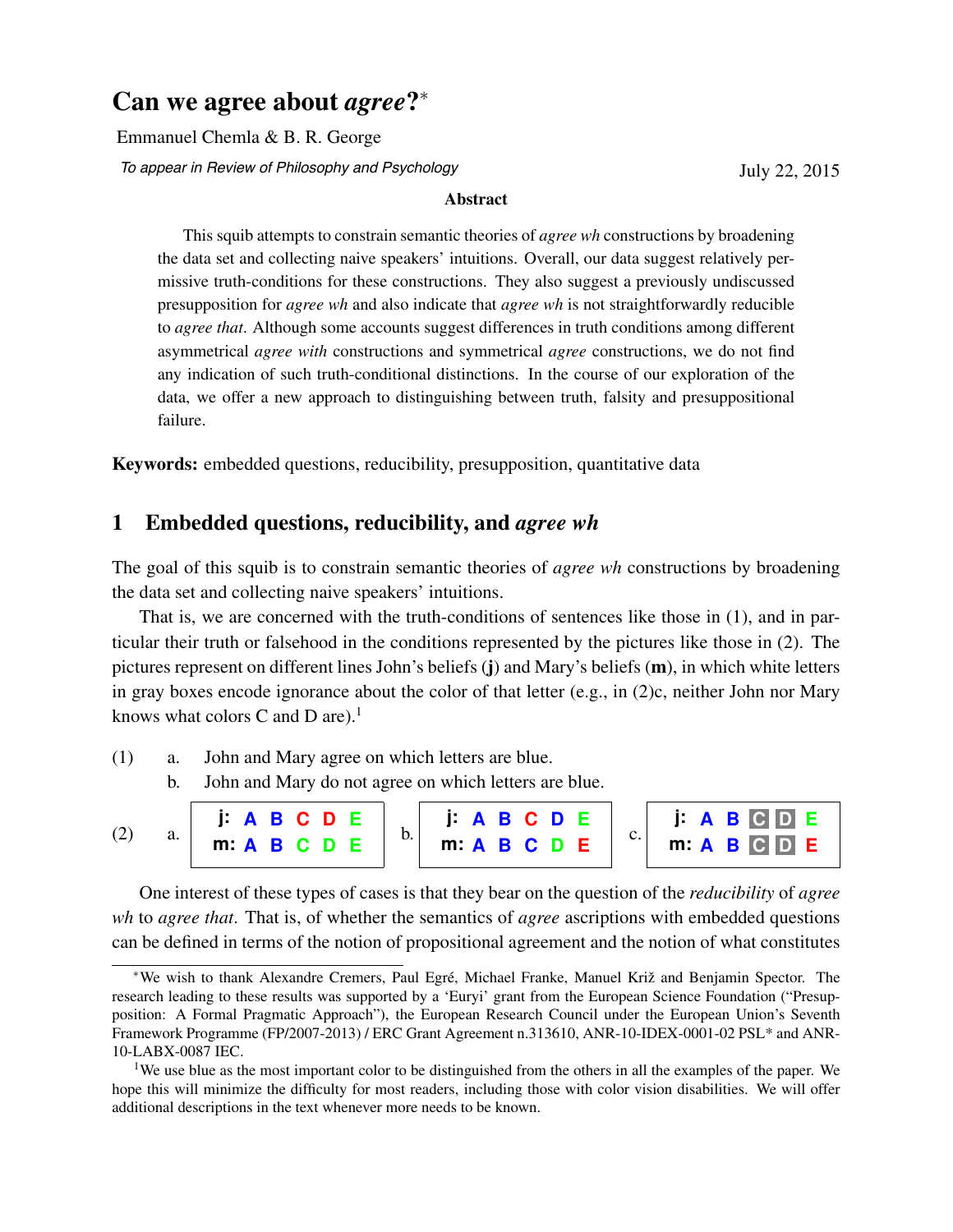an answer to a question. This issue is interesting as an empirically contentious case of the general issue of reducibility for responsive attitude predicates (in the terminology of Lahiri 2002), which is in turn a natural generalization of the question of reducibility for *know wh*.

In this introductory section, we will first discuss in more details the issue of reducibility (*§*1.1); we will then introduce two more questions that arise for the semantics of agreement: opinionatedness (*§*1.2) and presuppositions (*§*1.3). Our goal will be to identify contentious empirical cases which we will test in the remainder of this squib.

### 1.1 Reducibility and *agree*

In the epistemic and semantic literature on *know wh* constructions, attention has focused on the relationship between *know wh* and *know that*, with an emphasis on the viability of the (intuitively appealing) project of reducing the former to the latter. The natural starting assumption regarding *know wh* ascriptions like (3) is that their truth-conditions are reducible to facts about propositional knowledge of answers – that is, to the kinds of facts reported by statements like those in (4):

- (3) John knows which letters are blue.
- (4) a. John knows that C is blue.
	- b. John knows that B and C are the (only) letters that are blue.

A representative statement of the reductive approach can be found in Higginbotham (1996), who says that 'a V like "know" may be mediated, in its use with indirect questions, by the ordinary knowledge relation between agents and propositions', giving the formula (5) as a possible rendering of the conditions under which a person x stands in the *know* relation to a question  $\pi$ .

(5)  $know(x, \hat{\pi}) \leftrightarrow (\exists p)(know(x, p) \& p \text{ answers } \hat{\pi})$ 

That is, *know* relates a subject to a question if it relates the subject to at least one answer to that question. On this view, the main problem in the semantics of *know wh* is the explication of the notion of answer.

A slightly more general statement of the reductive principle, abstracting away from Higginbotham's particular existential quantification schema, might be given by (6):

(6) For every *a* and every question  $\pi$ , whether *a* knows  $\pi$  depends only on what answers to  $\pi$  *a* knows.

Reductive accounts of *know wh*, treating it as analyzable in terms of something like (5), but employing different notions of answerhood, have been popular in the formal semantics literature: such treatments (or treatments which can be reformulated in such terms) include Karttunen (1977), Groenendijk and Stokhof (1984), Beck and Rullmann (1999), Sharvit (2002), and Lahiri (2002), among many others. A recent linguistic challenge to reducibility of *know wh* can be found in George (2011, 2013).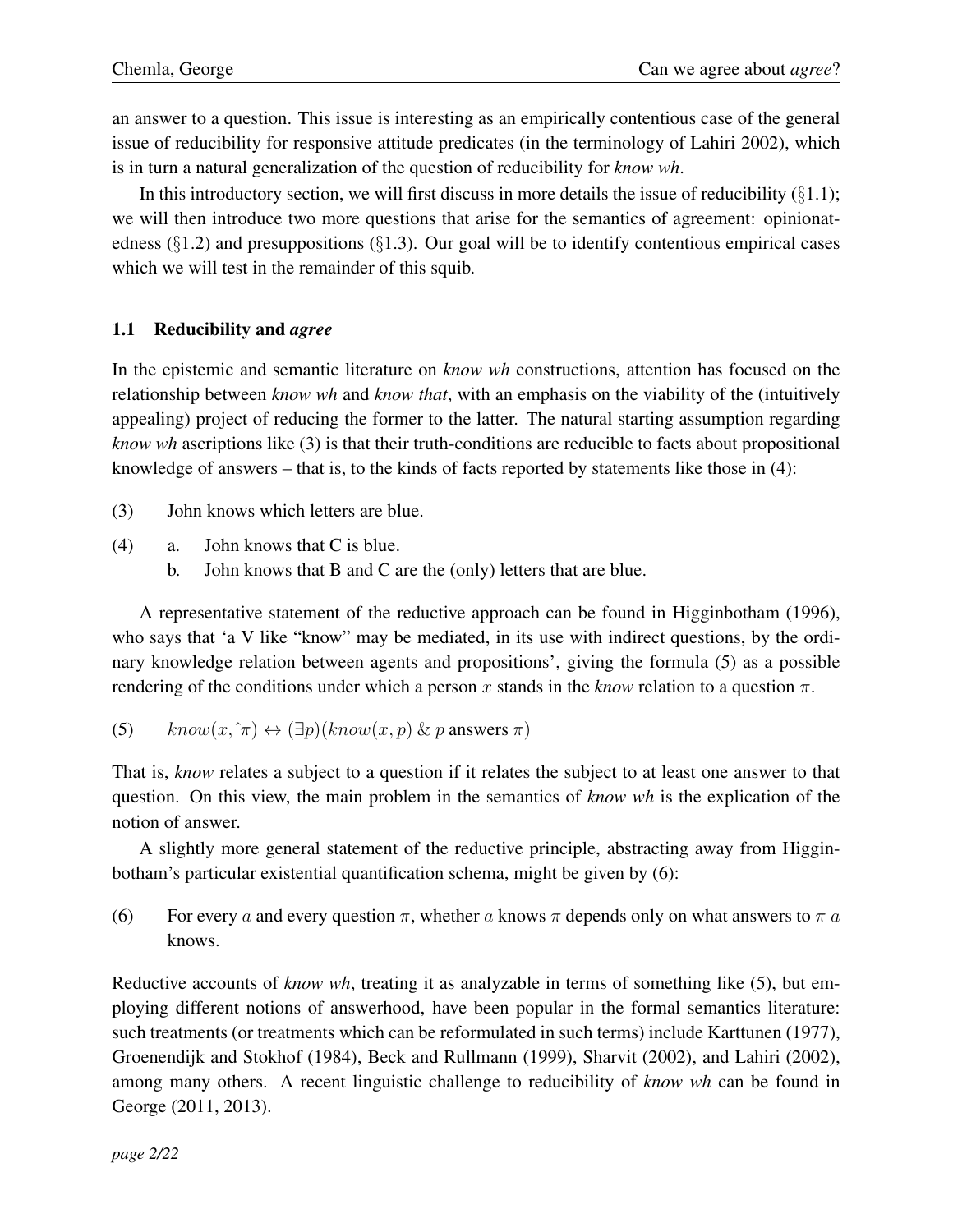In the epistemic literature, this kind of reducibility has met with more skepticism, having been challenged by Ryle (1945) (for *know how* in particular) and Schaffer (2007) (for questionknowledge generally). Pro-reducibility replies to these lines of thought include those found in Stanley (2011).

The problem of reducibility for *know* is a special case of a more general problem of reducibility for attitudes that are *know*-like in that they can embed both interrogative-type clauses and declarative-type clauses, including *forget*, *learn*, *be sure*, and *agree*. <sup>2</sup> For any attitude *R* for which both question-oriented and propositional uses are available, we could state the following reducibility hypothesis:

(7) For every *a* and every question  $\pi$ , whether *a* stands in relation *R* to  $\pi$  depends only on what answers to  $\pi$  are such that *a* stands in relation *R* to them.

We might further hope that there is a general principle at work, which states that the reducibility hypothesis holds for any choice of *R*.

In the case of agreement, where at least two individuals are involved, the natural formulations are given in (8):

- (8) a. For every plural collection of individuals A and every question  $\pi$ , whether A agree on  $\pi$  depends only on what answers to  $\pi$  are such that *A* agree that those answers are true.
	- b. For all a and b, and every question  $\pi$  whether a agrees with b that  $\pi$  depends only on what answer to  $\pi$  are such that *a* agrees with *b* that those answers are true.

These are special cases of (7), saying for *agree* something analogous to what (6) says for *know*.

The interest of the reducibility principles in (8) is that they are a test case for the general principle (7), and also that the question of their truth or falsehood is an interesting and important question in what we might call 'epistemology of agreement', just as the reducibility problem for *know wh* is of considerable interest in the more familiar epistemology of knowledge: is there something about agreement *wh* that is special to questions, or is it that everything special to agreement can be seen in agreement *that*, while agreement *wh* is just the result of combining agreement *that* with general reduction principles?

The reason that *agree* is of special interest is that there are live (but not uncontested) proposals in the semantics literature which imply that *agree wh* is not reducible to *agree that*. To see the issue let us return to (2):

- (1) a. John and Mary agree on which letters are blue.
	- b. John and Mary do not agree on which letters are blue.

|  |  |  | J: A B C D E     J: A B C D E     J: A B C D E |  |
|--|--|--|------------------------------------------------|--|
|  |  |  |                                                |  |

<sup>2</sup>These must be distinguished from embedders like *ask* and *wonder*, which cannot embed propositional clauses and are so analyzed as fundamentally question-oriented, and embedders like *believe*, which cannot embed interrogativetype clauses. For these classes, the question of reducibility, at least in the sense discussed here, does not arise.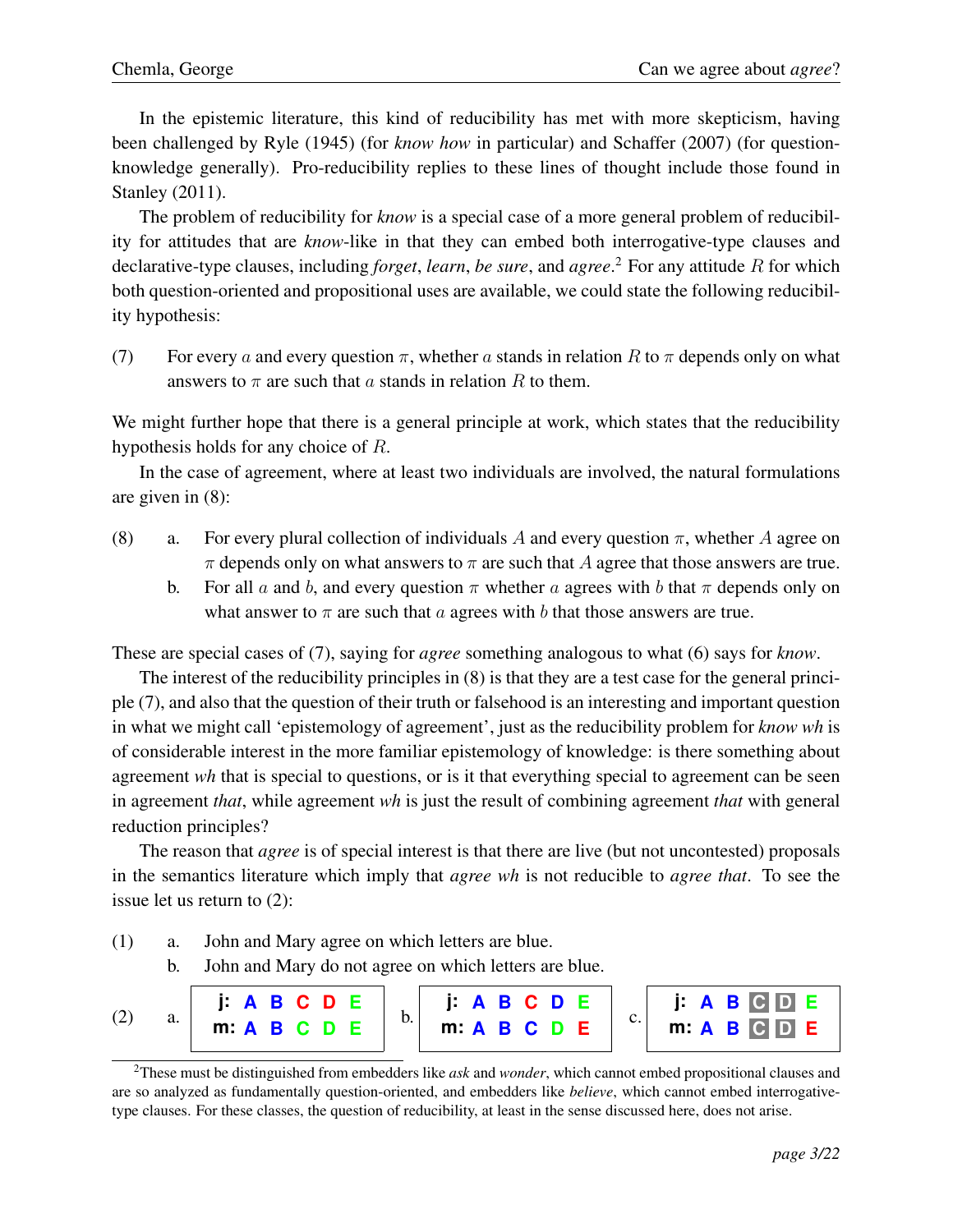Compare (b) and (c) of (2). These two have in common that they make the *agree that* ascriptions in (9) true, while they fail to satisfy the agreement ascriptions in (10)

- (9) a. John and Mary agree that A is blue.
	- b. John and Mary agree that B is blue.
	- c. John and Mary agree that E is not blue.
- (10) a. John and Mary agree that A is not blue.
	- b. John and Mary agree that B is not blue.
	- c. John and Mary agree that C is blue.
	- d. John and Mary agree that C is not blue.
	- e. John and Mary agree that D is blue.
	- f. John and Mary agree that D is not blue.
	- g. John and Mary agree that E is blue.

Consider the embedded question *which letters are blue?* It seems plausible that all of the answers to this question are among the embedded *that* clauses in (9) or (10), or are boolean combinations thereof. Thus, we find that (2)b and (2)c put John and Mary in the *agree that* relation with exactly the same answers to the embedded question. That is, if reducibility for *agree* is right, (1-a) should be true in the circumstances represented by (2)b if and only if it is true in the circumstances represented by (2)c.

Is this the case? Here the reported intuitions diverge, and we find that the literature is divided. Notably, Beck and Rullmann (1999) offer a semantics of *agree wh* in which (1-a) is true in (c) but not in (b), and the same result is derived by one reading of *agree* generated by the semantics of Lahiri (2002). If this empirical generalization, or one like it, is right, then reducibility does not hold for *agree*, and so the general reducibility hypothesis for arbitrary *know*-like attitudes is false.

On the other hand, some sources in the literature reject this empirical picture. The theories of *agree wh* in Spector and Égré (2007) and George (2011) both treat the two cases discussed above the same, and this reduction-friendly picture is also what is predicted by the brief remark on *agree wh* in Kratzer (2006). If the empirical picture is compatible with these accounts, then *agree* does not present any special challenge to reducibility.

### 1.2 *agree* and partial information: some competing theories

The contentious cases for *agree wh* – those that are disputed in the literature and that call reducibility into question – all involve partial information. That is, they involve cases in which at least one of the people to whom agreement is being attributed has incomplete beliefs about the question, as in (2)c.

Available accounts of *agree wh* all hold that when both John and Mary are fully opinionated about the color of all letters, (1-a) will be true if John and Mary believe the same letters to be blue, and untrue if there is any letter that one of them believes is blue and the other believes is not blue. Proposals differ in their handling of cases where one or both of the characters lack an opinion about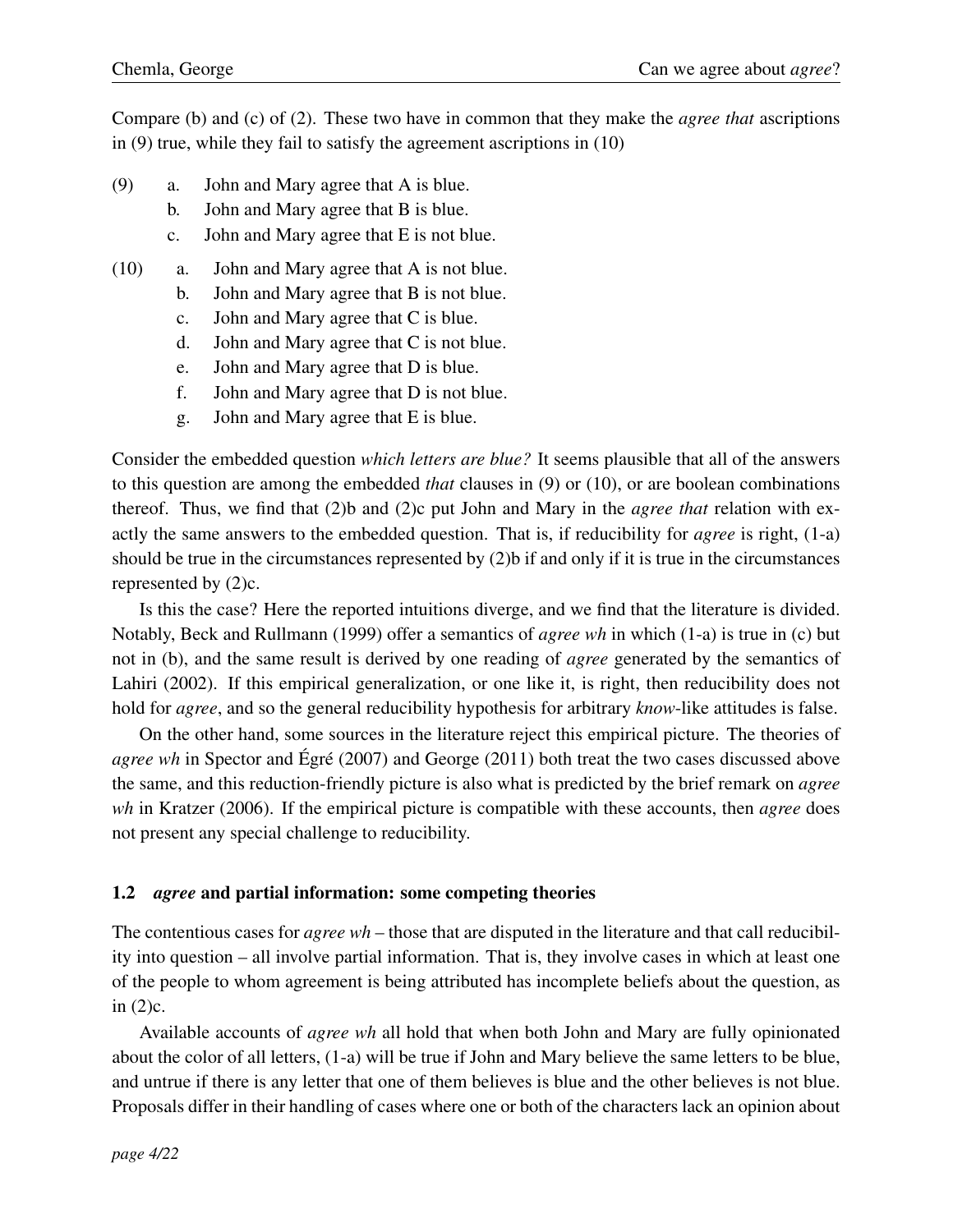whether one or more of the letters are blue. We will identify three general types of accounts.

#### 1.2.1 Full Alignment (FA) accounts

Beck and Rullmann (1999) offer what we call a Full Alignment (FA) account (this account is also reimplemented by Sharvit 2002 using different theoretical machinery). On an FA account, (1-a) is true iff both characters have the same positive and negative beliefs about whether each letter is blue. That is, whenever one character believes a letter is blue, the other believes that letter is blue as well, and whenever one believes a letter is not blue, the other likewise believes that it is not blue. There is no requirement that the characters be opinionated about any or all of the letters, so on an FA account it is perfectly permissible that the characters be unopinionated, as long as they are unopinionated about the same letters. That is, in  $(11)$  on an  $(FA)$  account  $(1-a)$  will be true in situations (a) and (b), but not in situations (c) and (d). Beck and Rullmann (1999) do not discuss the *agree with* construction.



### 1.2.2 Opinionated Full Alignment (OFA) accounts

Spector and Égré  $(2007)$ , George  $(2011)$ , and Kratzer  $(2006)$  all advocate an Opinionated Full Alignment (OFA) picture, implemented in terms of the notion of a strongly exhaustive answer.<sup>3</sup> Descriptively, an OFA account adds to an FA account an additional condition that both characters must be fully opinionated. Thus, on an OFA account, (1-a) would be true in situation (a) of (11), but not in situations (b), (c), and (d).

Some advocates of OFA accounts, namely Spector and Égré (2007), also discuss the *agree with* construction, as presented in (12). They associate it with identical truth conditions, but different presuppositions than the plural *agree* construction. (Spector and Egré 2007 are also the only OFA advocates that discuss presuppositions at all, an issue we come back to in *§*1.3).

- (12) a. John agrees with Mary on which letters are blue.
	- b. Mary agrees with John on which letters are blue.

Spector and Égré  $(2015)$ , which draws on some of the data presented here, supersedes Spector and Egré (2007), but still offers a basic picture that produces an OFA semantics for *agree wh*. However, it describes the additional mechanisms (such as specialized domain restrictions needed for presupposition accommodation), which roughly turn this approach into an FA account, and, as

 $3$ Lahiri (2002) offers a general implementation of strong exhaustivity (Lahiri's formula (225) in section 3.6.1) that we believe would make similar or identical predictions, given Lahiri's other assumptions about *agree*.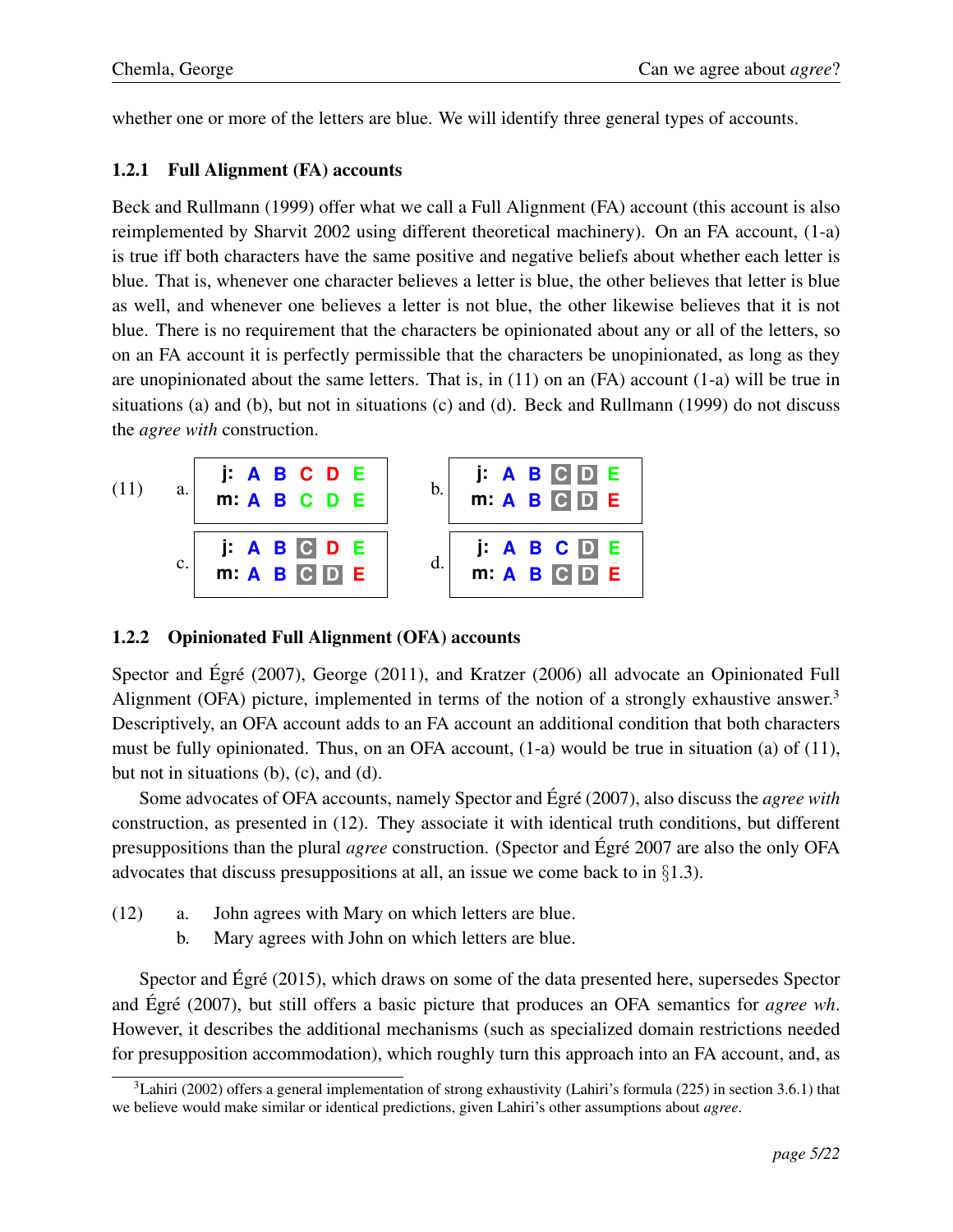discussed below, Spector and Égré  $(2015)$  are also able to derive a PS-like reading. We focus on the basic OFA picture from Spector and Égré  $(2007)$  throughout this paper.

## 1.2.3 Positive Superset (PS) accounts

Finally, Lahiri (2002) treats *agree with* sentences such as (12) as basic. Lahiri's semantics of *agree* and of question-embedding yield what we call a Positive Superset (PS) account as one possible reading of such sentences.<sup>4</sup> On this account,  $(12-a)$  is true iff every letter that Mary believes is blue is one that John also believes is blue. Hence, on a PS account, (12-a) is true in situations (a), (b), (c), and (d) of (11), while (12-b) is true only in situations (a), (b), and (c). (1-a) is analyzed as equivalent to the conjunction of (12-a) and (12-b), so it would be true in situations (a), (b), and (c), but not situation (d). Spector and  $\angle E$ gré (2015) are also able to derive a picture similar to the PS account, by combining the mechanisms discussed in the previous section with an implementation of a degree of exhaustivity intermediate between the more familiar strong and weak options.

## 1.2.4 Distinguishing accounts by testing tolerable levels of ignorance

One of our major goals is to sort out what level of ignorance is compatible with the truth of *agree wh* attributions, and our test cases were chosen with this issue in mind. This has broader implications for the architecture of a general theory of questions and attitudes, and of course it closely connects to reducibility, in that the PS and FA pictures are incompatible with reducibility, while the OFA picture is reductive. We further sought to determine whether Lahiri's predicted truth-conditional differences between (12-a), (12-b), and (1-a) were borne out.

### 1.3 *agree* and presupposition

The presuppositions associated with *agree wh* are under-explored. There is general agreement that there is no factivity effect associated with question embedding under *agree*, but beyond that little is clear. In Beck and Rullmann (1999) the presuppositions (or lack thereof) of *agree wh* are not discussed. In Lahiri (2002), although the accommodation of an opinionatedness presupposition for *agree that* drives some aspects of the semantics of *agree wh*, the presuppositions of *agree wh* receive little direct attention. Among OFA accounts, Spector and Égré (2007) suggest that *agree* 

<sup>4</sup>This is something of an extrapolation of Lahiri's brief discussion of *agree*. Lahiri treats all question-embedding as richly ambiguous, so this is not the *only* semantics for *agree* that Lahiri derives, but we believe it is a faithful rendering of one application of Lahiri's account. Further, among Lahiri's proposed readings for agree, it is the only one for which we are aware that there are substantially different predictions from the alternatives discussed above. This prediction derives by combining the general semantics of *agree with ... that* and *agree that* sketched in 2.3.3 of Lahiri (2002) (especially on p. 34). With the weakly exhaustive Ans1 operator that Lahiri describes on p. 159, which differs from a Heim (1994)-style Ans1 operator in that instead of being oriented towards truth in the world, it has a contextual parameter for the source of the restriction on answers considered. Among other things, this restriction is supposed to accommodate the presuppositions of the predicate, which, for *agree with*, are supposed to include a belief presupposition. The reader should consult Lahiri (2002) for the full formal details of the account, but the upshot is that *A agrees with B about Q* will be true on this reading iff every salient mention-some-type answer to *Q* that *B* believes is one that both *A* and *B* believe.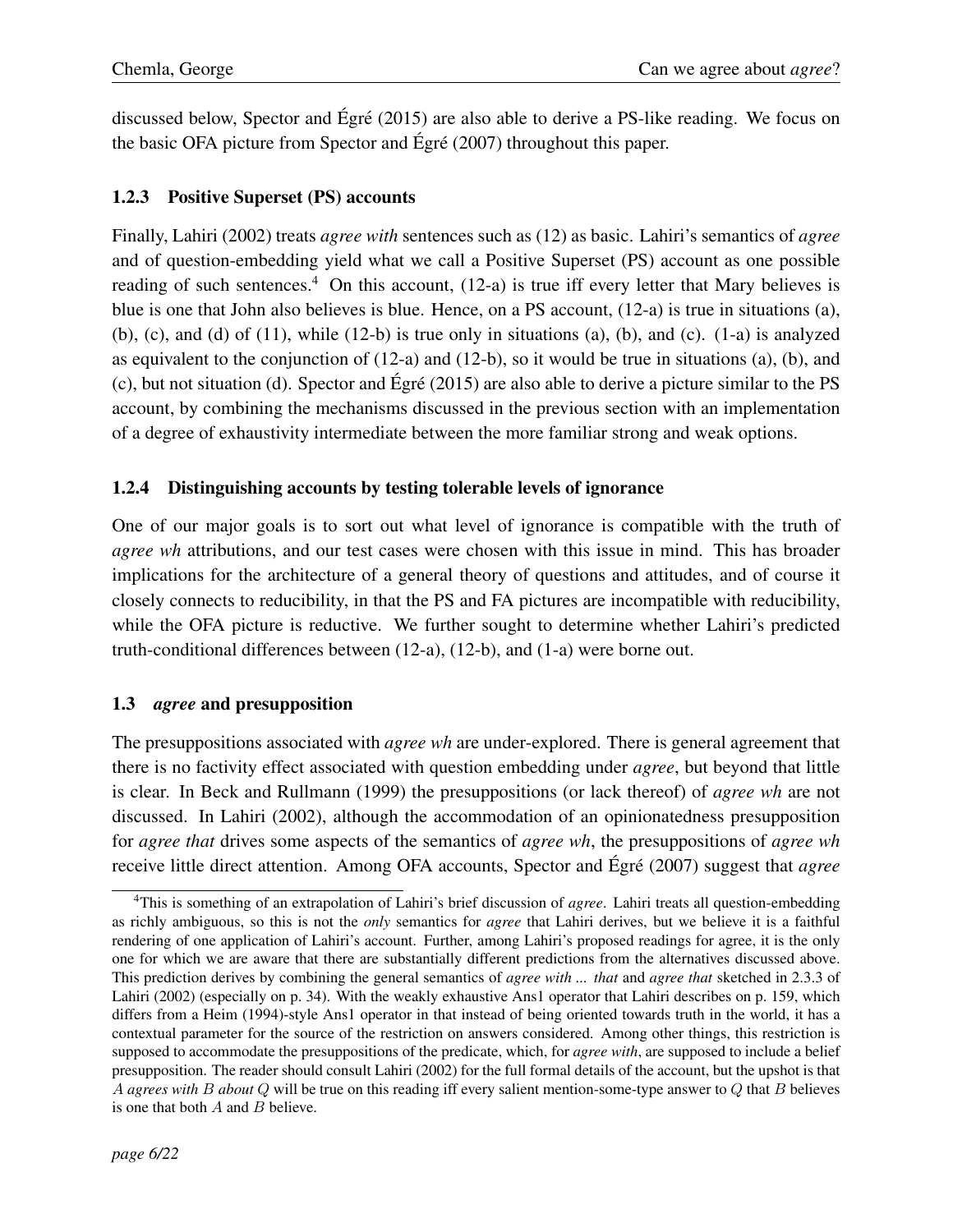*wh* has some quite strong presuppositions regarding the opinionatedness of the characters, which in Spector and Egré  $(2015)$  drive various accommodation effects that make it possible to derive weaker truth-conditions. George (2011) and the brief remark in Kratzer (2006) do not explore the presuppositions of *agree wh*.

Although we did not set out primarily to assess the presuppositions associated with *agree wh* ascriptions, our data reveal certain patterns which we think are reasonably be characterized as presuppositional, and it is our hope that our results may help to shed a little light on the presuppositions of *agree wh*, and their connection with (non-)opinionatedness.

### 1.4 Summary and Plan

In order to evaluate both the empirical landscape of *agree wh*, and in particular the merits of competing accounts and the prospects of reductive accounts, we selected a reasonable assortment of picture types involving different kinds of misaligned belief, with an emphasis on those that would help to probe different kinds of mismatch between available accounts, and with an emphasis on cases where one or more of the available accounts made predictions that were incompatible with the reducibility of *agree wh* to *agree that*. In section 2, we describe our experimental design in more detail.

At the level of semantic theory, our results will address a number of issues. First of all, our data help to identify the empirical strengths and weaknesses of the OFA, FA, and PS accounts discussed above. We also observe some apparent presuppositional effects with *agree wh* that, although not really surprising, have not been previously discussed. More abstractly we note that the patterns observed are incompatible with a traditional reductive picture of the realtionship between *agree wh* to *agree that*.

At the methodological level, we suggest a new way to distinguish between truth, falsity and presuppositional failure. Concretely, we used the judgments given to positive and negative sentences in (1) to algorithmically cluster the pictures into three sets. The sets we obtain largely correspond to true situations  $((1-a)$  is true and its negation  $(1-b)$  is false), false situations  $((1-a)$  is false,  $(1-b)$ is true) and presupposition failure (where the distinction between (1-a) and (1-b) is less clear).

The plan of the paper is as follows: having laid out the preliminaries above, we describe our experimental method in (*§*2) and our results (*§*3). We immediately raise and discuss the possibility of a low level interpretation of our results (*§*4.1). We argue that such an interpretation is unlikely (although not impossible) and thus move on to discuss the implications for competing theories (*§*4.2), presuppositional matters (*§*4.3), and reducibility (*§*4.4). Finally, in *§*5, we briefly summarize what we have done, and suggest some problems for future research.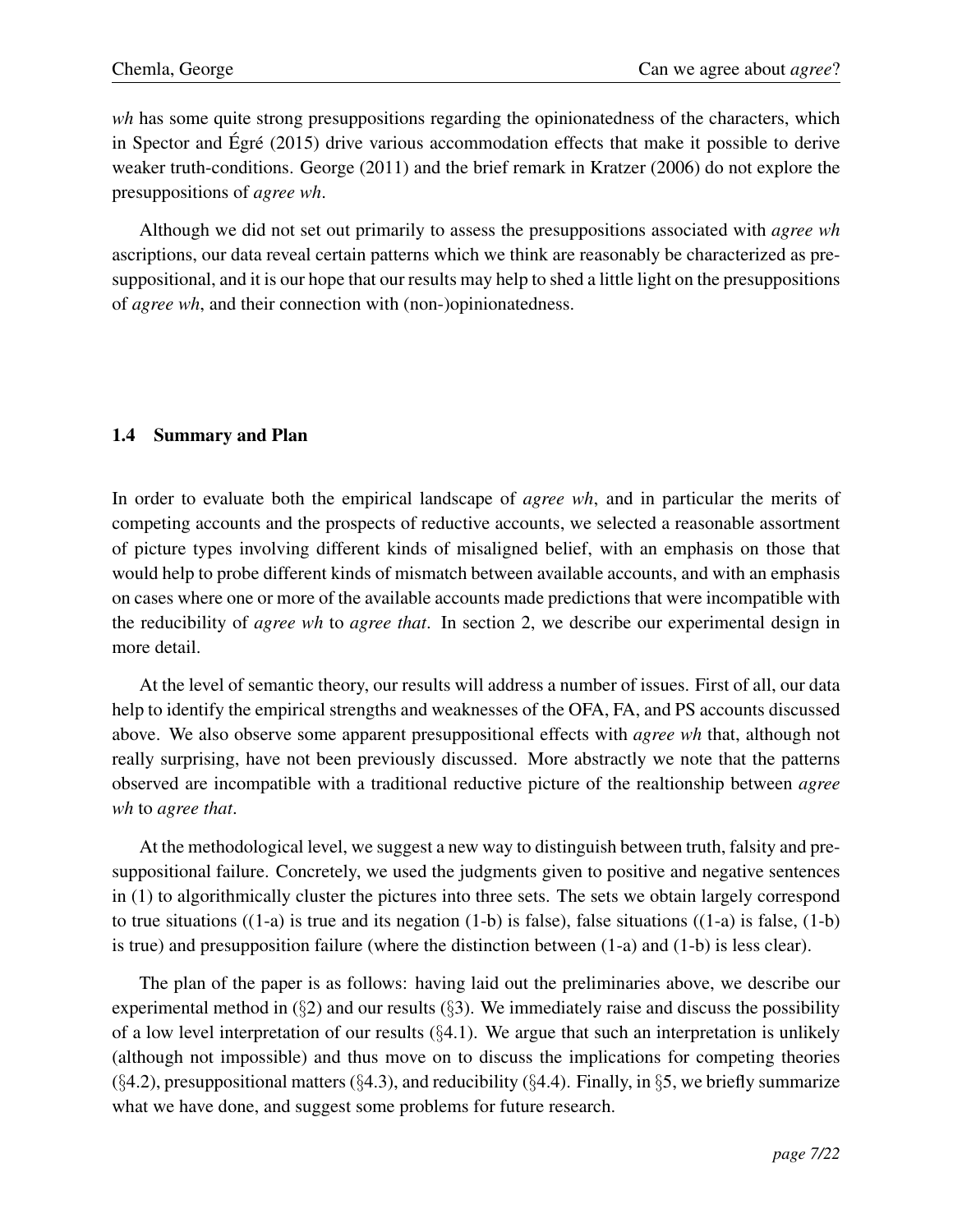# 2 Experimental method

# 2.1 Task

We asked participants to provide truth-value judgments ('not true' vs. 'true') about sentences (including (1-a) and its negation (1-b)) based on visual representations of John's and Mary's beliefs about the color of five letters. The visual code that we explained above was explained to participants through a list of simple examples.

# 2.2 Participants

We recruited 131 participants through Mechanical turk. We excluded three participants from the analyses because they were not native speakers of English. Our analyses are thus based on four groups of 32 participants: each group was tested using one of the four constructions in (13) for the target sentence, and their corresponding negations in (14). We obtained no relevant difference between these constructions and therefore present all the results aggregated.

- (13) a. John and Mary agree on which letters are blue.
	- b. John and Mary agree about which letters are blue.
	- c. John agrees with Mary about which letters are blue.
	- d. Mary agrees with John about which letters are blue.
- (14) a. John and Mary do not agree on which letters are blue.
	- b. John and Mary do not agree about which letters are blue.
	- c. John does not agree with Mary about which letters are blue.
	- d. Mary does not agree with John about which letters are blue.

# 2.3 Stimuli and procedure

After a set of instructions, a sentence was presented on the screen below an image. The sentencepicture items can be divided in two groups: control and target items. We describe these two groups of items sequentially, but all items were presented in random order to the participants. We start with a bit of terminology to describe our conditions.

# Terminology

For each character, each letter could be of the three following types: (T) of the target color (the color mentioned in the sentence),  $(N)$  of a nontarget, randomly chosen color, or  $(U)$  of an uncertain color for this character. The status of a given letter for both characters could then be described as a pair. For instance, the letter A could be T-U, which would mean that one character believes A is of the target color while the other had no opinion about the color of A, or it could be N-N, which means that each character believes that A is of some randomly chosen non-target color (possibly a different one).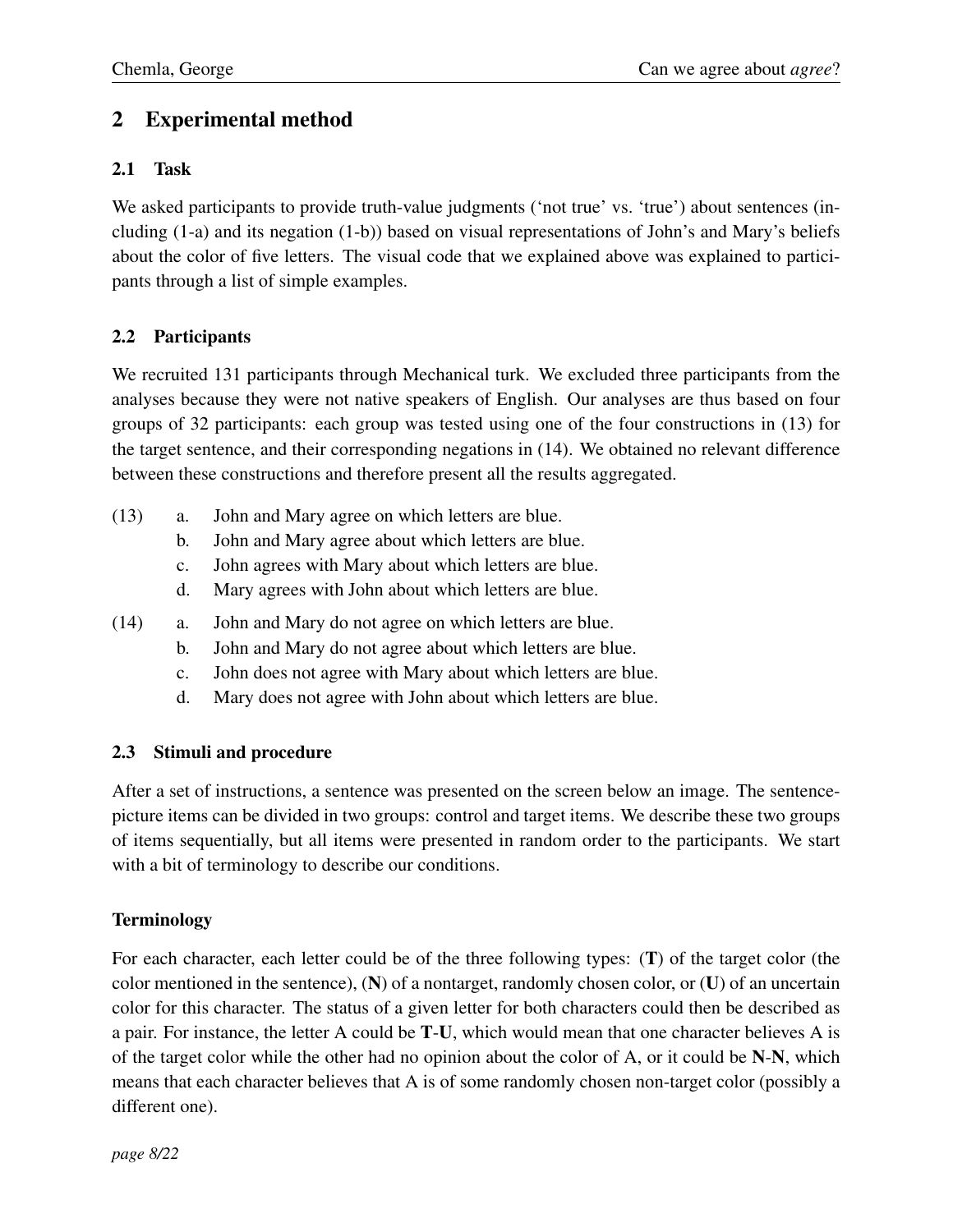### 2.3.1 Control items: *opinion* sentences

Control items were used to test whether participants understood and took into account the visual codes established to represent beliefs (and absence of belief). These items combined sentences of the form of (15-a) and (15-b) with three types of images. With blue as the target color and B as the target letter as in (15) then John thought B was blue for Ctrl-1, B was some other color for Ctrl-2, and John had no opinion about the color of B for Ctrl-3, see Table 4 for illustration and results (using the terminology introduced above, according to John B was either T, N or U, respectively). Each participant saw 4 positive and 4 negative versions of each of these three control conditions, in which the color and letter were chosen at random on each trial.

- (15) a. John has an opinion about whether B is blue.
	- b. John does not have an opinion about whether B is blue.

### 2.3.2 Target items: *agree wh* sentences

Participants were presented with *agree wh* sentences, as described in (13), paired with a pseudorandomly generated image that would fit one of 13 conditions. These conditions are described in Tables 1, 2 and 3 mostly by way of illustration and by indicating the number of letters of different types.

The conditions were selected to present reasonable range of combinations of T-T, T-U, N-N, N-U, and U-U. Less emphasis was placed on T-N, because all available theories agreed that even a single T-N letter was incompatible with agreement, but one condition of this kind was included for completeness. We placed a particular emphasis on picking conditions in which the theories differed, in which one or more theories made suspicious or disputed predictions, or in which predictions diverged from what one would expect under reducibility. We avoided cases in which either characters beliefs involved exactly one letter of the target color, to minimize the confounding effect of the plural inflection of *which letters*.

The sentence could be either positive or negative. We thus obtained 2(positive/negative)  $\times$  $13$ (conditions) = 26 such target cases. Each of these conditions was presented three times to each participant when the two characters played symmetrical roles (1a,b,c,e; 2a; 3a,b,c), or 6 times to vary the role played by each character in cases in which that would make a difference  $(1d,f;2b,c,d)$ .<sup>5</sup> Each participant thus saw 2(positive/negative)  $\times$  [8(symmetrical conditions)  $\times$  3(repetitions) +  $5$ (asymmetrical conditions)  $\times$  3(repetitions)  $\times$  2(counterbalancing the roles)] = 108 target items.

<sup>&</sup>lt;sup>5</sup>There was also some structure to the three repetitions. (i) In one repetition the colors were assigned so that target colors were attributed to the first letters, unknown colors to the next letters, and the non-target colors to the final letters; (ii) in another repetition the colors were assigned in the opposite manner (non-target, unknown, target); (iii) and in another repetition the positions of the colors were randomly assigned (so A, C and E could be in the target color, without B or D being in the target color).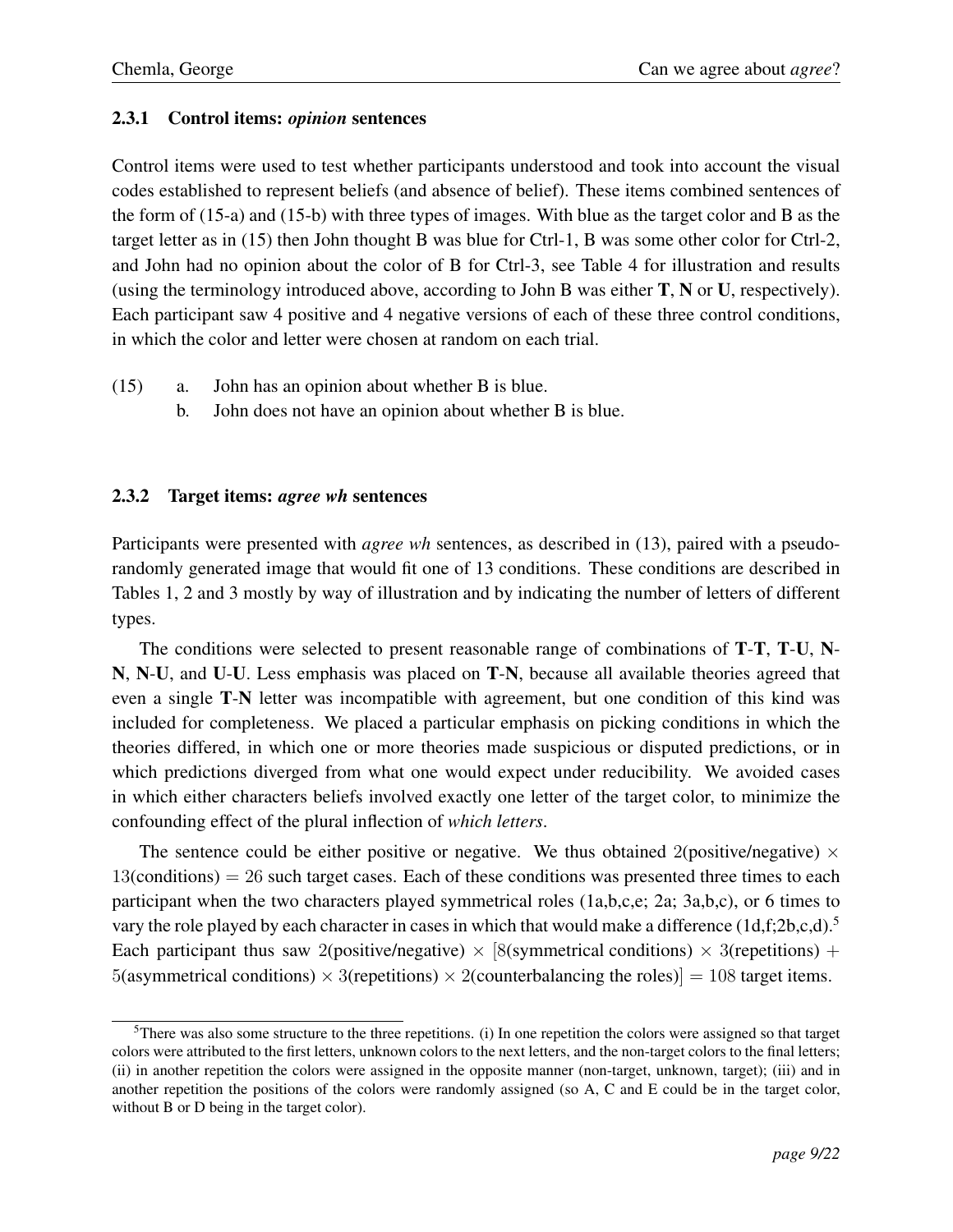| Name and illustration                                                      |                             | Description (number of letters of each type) |                |                |                                             |  |
|----------------------------------------------------------------------------|-----------------------------|----------------------------------------------|----------------|----------------|---------------------------------------------|--|
|                                                                            | $T-T$                       | Comments<br>$U-U$<br>$N-N$<br>$N-U$          |                |                |                                             |  |
| j: A B C D E<br>1a<br>$m: A \tB C D$                                       | $\overline{2}$              |                                              |                | 3              | Fully opinionated; identical beliefs.       |  |
| i: A B<br>Е<br>$C$ D<br>1 <sub>b</sub><br>$m \nightharpoonup A$<br>B<br>C. | $\overline{2}$              |                                              | 3              |                | Both uncertain; identical beliefs.          |  |
| j: A B<br>Е<br><b>CID</b><br>1c<br>$m: A \, B$<br>$\bullet$                | $\overline{2}$              |                                              | $\overline{2}$ | 1              | Both uncertain; identical beliefs.          |  |
| B<br>I A<br>E<br>C.<br>D<br>1 <sub>d</sub><br>m: A<br>B C D<br>- E         | $\overline{2}$              | 3                                            |                |                | One uncertain about other's Ns.             |  |
| j: A B<br>$\bullet$<br>Е<br>1e<br>m: A B C D<br>-E                         | $\mathcal{D}_{\mathcal{L}}$ | $\overline{2}$                               |                | 1              | Each uncertain about one of the other's Ns. |  |
| j: A B<br>$ {\bf C} $<br>D<br>1 <sub>f</sub><br>B<br>m: A                  | $\overline{2}$              | 1                                            |                | $\overline{2}$ | One uncertain about one of other's Ns.      |  |

Table 1: For all these conditions, if one character believes that a letter is of the target color, the other one also does. And there were two letters of the target color.

| Name and illustration                                                              |                | Description (number of letters of each type) |                |       |       |                                             |  |  |
|------------------------------------------------------------------------------------|----------------|----------------------------------------------|----------------|-------|-------|---------------------------------------------|--|--|
|                                                                                    | $T-T$          | $N-U$                                        | $T-U$          | $N-N$ | $T-N$ | Comments                                    |  |  |
| <b>J: ABCDE</b><br>2a<br>$m: A \triangleright C \triangleright D \triangleright E$ | $\mathbf{1}$   |                                              | $\overline{2}$ | 2     |       | Each uncertain about one of the other's Ts. |  |  |
| <b>JABCDE</b><br>2 <sub>b</sub><br>m: A B C D E                                    | $\overline{2}$ |                                              |                | 2     |       | One uncertain about one of the other's Ts.  |  |  |
| <b>J A B C D E</b><br>2c<br>m: A B C D E                                           | $\overline{2}$ | 2                                            |                |       |       | One uncertain about other's Ts and Ns.      |  |  |
| <b>ABCDE</b><br>2d<br>m: A B C D E                                                 | $\overline{2}$ |                                              |                | 2     |       | Fully opinionated; direct disagreement.     |  |  |

Table 2: For all these conditions, there is a letter that one character believes it is of the target color, while the other one believes it is of some other color or is uncertain about its color

# 3 Results

# 3.1 Control 'opinion' results

In Table 4 we report the results for the control items. The representation we adopt is such that true and false sentences can be detected easily: red and right indicate truth, while blue and left indicate falsity. Participants accurately identified *John has an opinion about whether X is blue*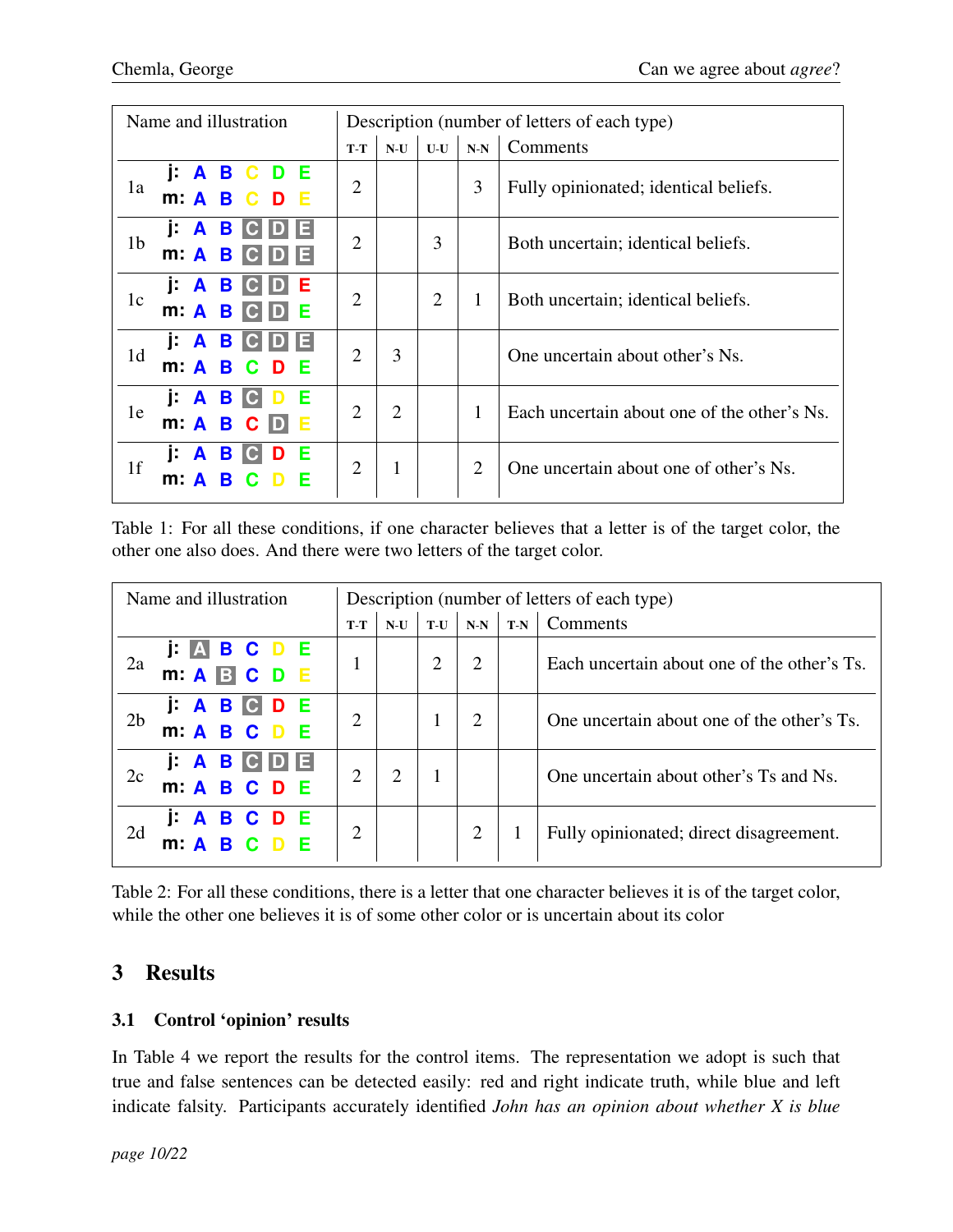| Name and illustration |                                                       | Description |       |       |                                              |  |  |
|-----------------------|-------------------------------------------------------|-------------|-------|-------|----------------------------------------------|--|--|
|                       |                                                       | $T-T$       | $N-N$ | $U-U$ | Comments                                     |  |  |
| 3a                    | J: A B C D E<br>m: A B C D E                          |             | 5     |       | Fully opinionated; identical beliefs; no Ts. |  |  |
| 3 <sub>b</sub>        | <b>J A B C D E</b><br>BCDE<br>m: A                    |             |       | 3     | Both uncertain; identical beliefs; no Ts.    |  |  |
| 3c                    | <b>BC</b><br>E<br>j: I<br>$\mathbb{A}$<br>m: <b>A</b> |             |       | 5     | Both uncertain; totally unopinionated.       |  |  |

Table 3: For all these conditions, there was no letter believed to be of the target color

as true in the first two cases (Ctrl-1 and Ctrl-2) and false in the third one (Ctrl-3). This can be seen from the length of the red line which represents the average percentage of *true* responses to these positive sentences (percentages being calculated per subject first). The blue bars represent the average percentage of *true* answers to the negative version of the sentence (*John does not have an opinion about whether X is blue*). We can see that the pattern is appropriately reversed here: the negative sentence was judged true in case the positive sentence was judged false and *vice versa*.

Statistically, we ran logit mixed-model analyses with subject and experimental item entered as random factors without including a slope, for the sake of simplicity. These analyses confirm that Ctrl-1 and Ctrl-2 (grouped together for this analysis) received more true responses than Ctrl-3 for the positive sentence  $(\beta = 5.3, z = 24, p < .001)$  and fewer for the negative sentence  $(\beta = 5.8, z = -24, p < .001).$ 

| Situation                                                                        | Opinion claim                     | Correct answer | Results                               |  |  |  |
|----------------------------------------------------------------------------------|-----------------------------------|----------------|---------------------------------------|--|--|--|
|                                                                                  | John has/does not have an opinion |                |                                       |  |  |  |
| j: A B<br>CDE<br>$Ctrl-1$<br>m: A B C D E                                        | about whether A is blue           | Ľŧ             | $\ominus$ 4% [<br>⊦⊕98%               |  |  |  |
| j: A B<br>D E<br>$Ctrl-2$<br>m: A B C D E                                        | about whether E is blue           | Ľŧ             | $\ominus$ 10% Г<br>$\oplus 81\%$<br>H |  |  |  |
| $\cdot$ A $\cdot$<br>Е<br>j:<br>B<br>$\vert D \vert$<br>$Ctrl-3$<br>m: A B C D E | $\ldots$ about whether C is blue  | $\mathbb{C}^3$ | $\ominus$ 89% $\Box$<br>$\oplus 10\%$ |  |  |  |

Table 4: Results for control sentences. The length of the red bar corresponds to the percentage of true answers given to the positive sentence (also given at the end of this bar), the length of the blue bar spreading in the opposite direction corresponds to the percentage of true answers given to the negative sentence (also given at the end of this bar).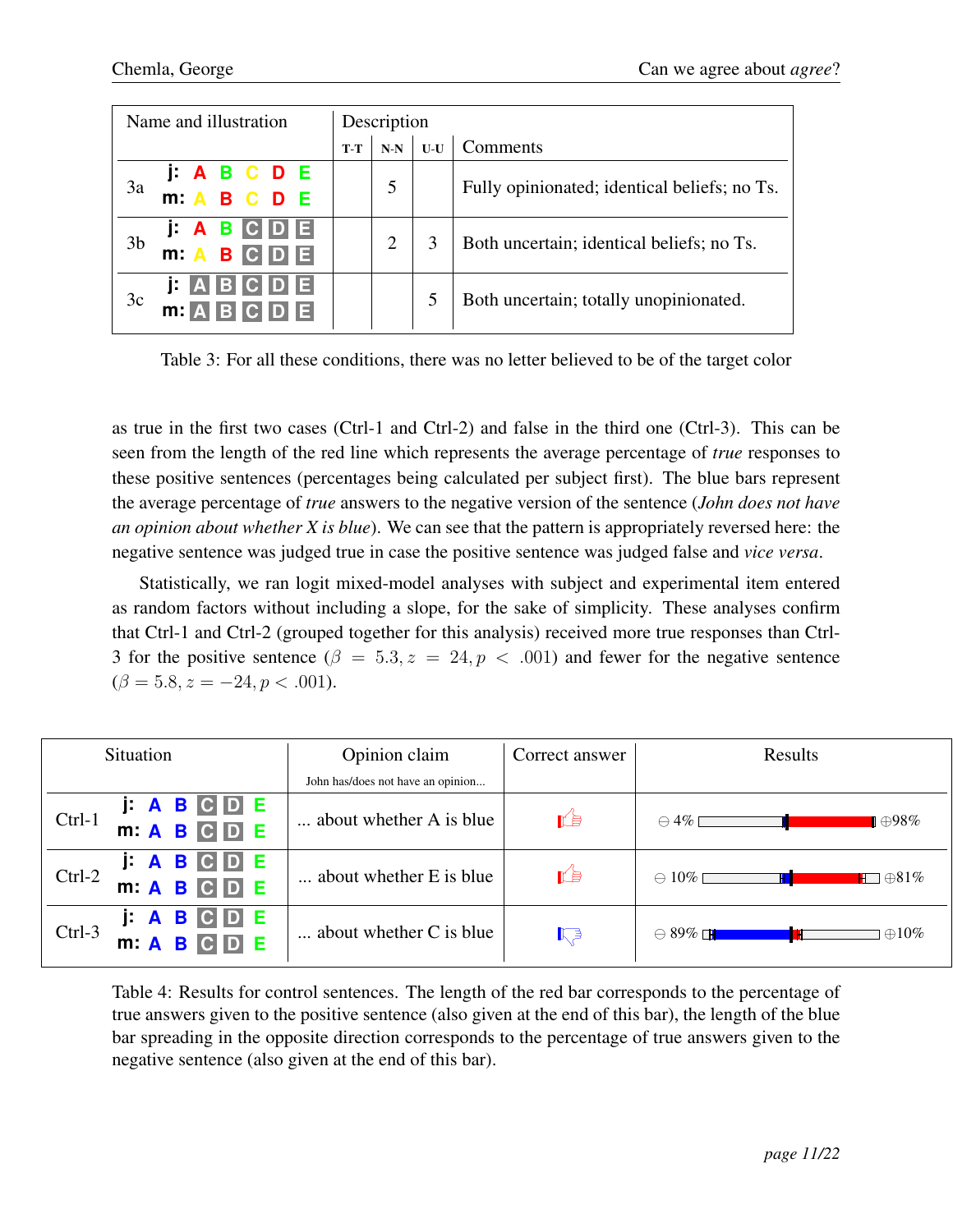#### 3.2 Target 'agree wh' results: difference between constructions

We found no difference for sentences such as *John and Mary agree...* and *John agrees with Mary...* sentences, no effect of which character was giving a particular role in asymmetrical cases, no effect of which character was mentioned first in the sentence and no effect of the preposition (agree *on* which or agree *about* which): in mixed-model analyses with subject, condition and polarity of the sentence as random factors we obtain all  $|z|$ **s**  $\lt$  1.2, ns. This is an absence of result and it could be due to a lack of power of our paradigm to detect an effect. As a reviewer mentioned, such an outcome could be obtained if our participants merely ignore the particular details of the sentences they were presented and merely focussed on proper names, color names and negation. One way to test that participants did pay attention to more details, would be to show that participants report the less contentious contrast that arises for a propositional version of *agree* constructions: *John agrees with Mary that A is blue* presupposes that Mary believes that A is blue while *John and Mary agree that A is blue* entails it but does not presuppose it. Although we are not entirely sure that the fact is uncontroversial, this is an excellent suggestion and it should be included in further examination of the issue.

Assuming that this absence of result is meaningful, let us describe what its significance is. Lahiri (2002) predicts that these constructions could differ in conditions 2b, 2c and 2d as presented in Table 2 (results in Table 6). As discussed in (12), 'Mary agrees with John on/about which letters are blue' is predicted to be true in these situations, while 'John agrees with Mary on/about which letters are blue' and 'John and Mary agree on/about which letters are blue' are predicted to be false. Yet, each of these sentences in each of these three situations were judged false between 88% and 90% of the time and their negations were judged true between 81 and 87% of the time. Hence, all of these sentences are best understood as false, including 'John agrees with Mary on/about which letters are blue' which does not differ from the other.

Concretely, in the absence of observable differences, we collapsed the results along these dimensions for the following analyses.

### 3.3 Target 'agree wh' results: difference between conditions

Results for the conditions involving the *agree wh* target sentences are presented in Tables 5, 6 and 7, following the presentations of the conditions in Tables 1, 2, 3, respectively. Impressionistically, we can see that conditions in Table 1/5 give rise to true judgments for the positive sentences and false judgments for their negations ( $\beta = 8.9$ ,  $z = 36$ ,  $p < .0001$ , with subject, experimental item and conditions as random factors). Conditions in Table 2/6 give rise to the reverse pattern  $(\beta = 1.8, z = -47, p < .0001)$ . Finally, conditions in Table 3/7 yield somewhat intermediate ratings for positive and negative sentences alike (positive sentences actually receive more true responses,  $\beta = 1.8, z = 18, p < .001$ , but to a smaller extent than for the set of conditions, as revealed by a significant interaction between the two effects:  $\beta = -6.6$ ,  $z = -29$ ,  $p < .001$ ). These results suggest that the (positive) sentence is true in the first set of conditions (Table 5), false in the second (Table 6), and a presupposition failure in the last set (Table 7).

At this point, however, these results rely on an arbitrary classification of the conditions. In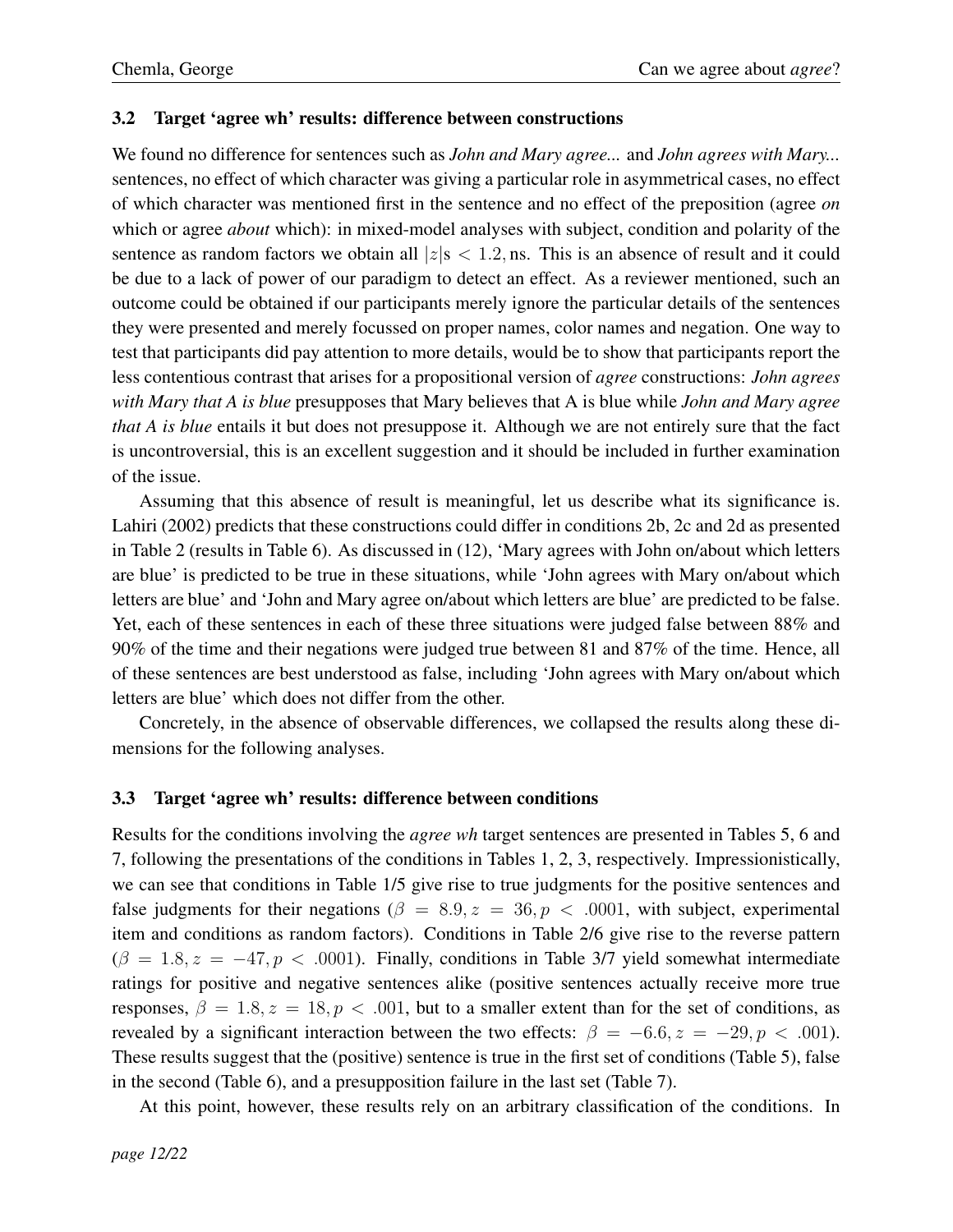other words, so far we could have grouped the conditions into three different sets as it fits our needs, and then run the above computations, which would simply confirm that our grouping was effective. We would rather find an objective way to group the conditions into different groups first. In fact, this is what we have been doing all along. The grouping that we have used so far is itself the result of an objective analysis of the data, we used it right away for simplicity. In the following section, we thus present this methodology which delivers an objective analysis of results of the kind we present, allowing to categorize sentences as true, false or presupposition failure.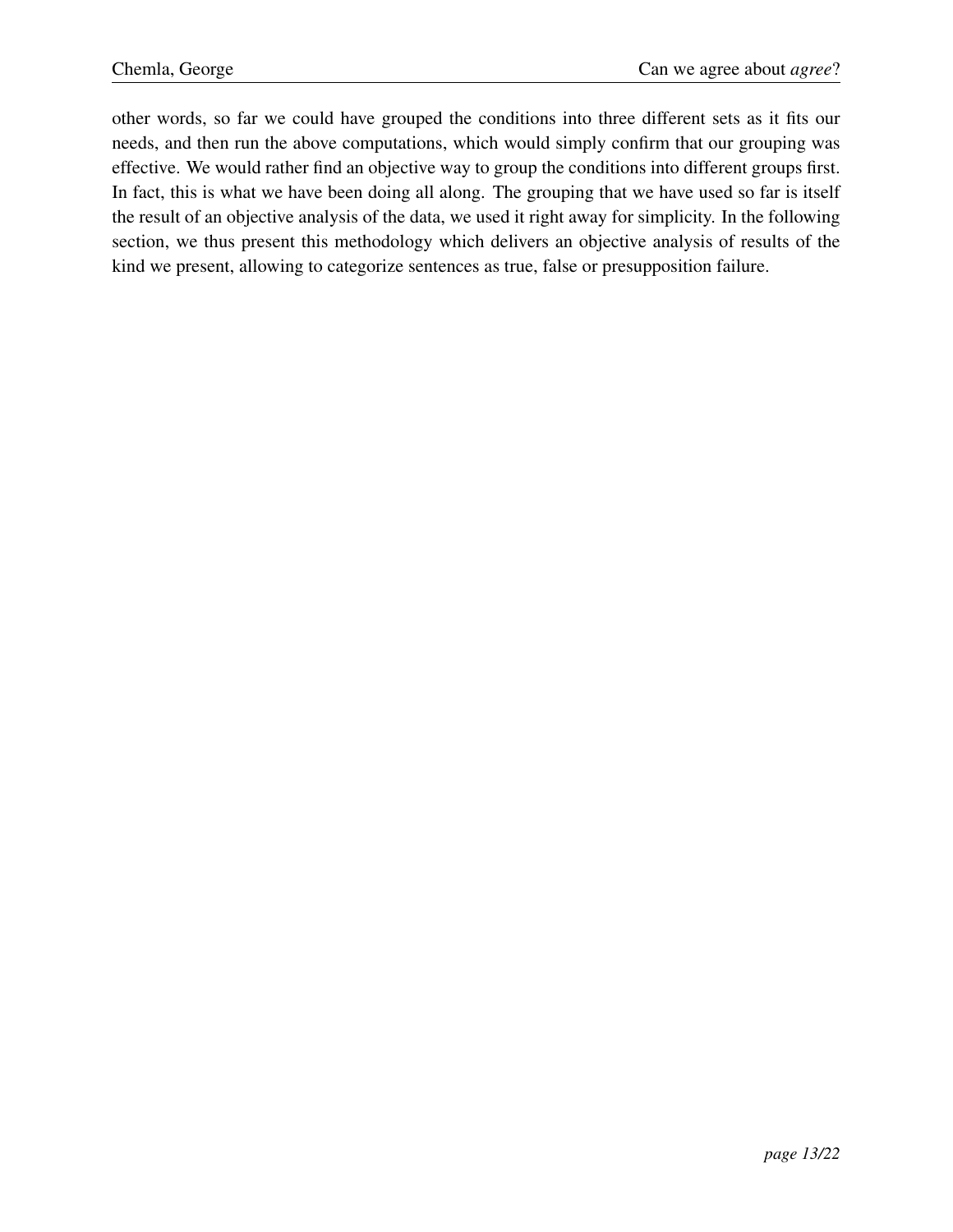| Name and illustration                                                                   | Predictions     |                 |            | Results                                     |
|-----------------------------------------------------------------------------------------|-----------------|-----------------|------------|---------------------------------------------|
|                                                                                         | <b>OFA</b>      | FA              | <b>PS</b>  |                                             |
| <b>I A B C D E</b><br>1a<br>m: A B C D E                                                | Ľŧ              | <b>K</b>        | ré,        | $\ominus$ 3%<br>$\oplus$ 99%                |
| i: A B<br>E<br><b>IG</b><br>1 <sub>b</sub><br>$m \nightharpoonup A$<br>B<br>$ {\bf C} $ | $R_{\geqslant}$ | <b>I</b>        | <b>ILE</b> | T.<br>$\ominus$ 3%<br>$\oplus$ 99%          |
| j: A B<br>E<br>$ {\bf C} $<br>D<br>1c<br>$m: A \ B$ $C$<br>E<br>D                       | $R_{\geqslant}$ | rê,             | rb.        | $\ominus$ 2%<br>$\blacksquare$ $\oplus$ 98% |
| j: A B<br>$ {\bf C} $<br>1 <sub>d</sub><br>m: A B C D E                                 | $\mathbb{R}^3$  | $\mathbb{R}^3$  | ré,        | $\ominus$ 3%<br>$\vert \oplus 99\%$         |
| i: A B C<br>-E<br>1e<br>m: A B C D<br>-E                                                | $\mathbb{R}^3$  | $R_{\geqslant}$ | <b>I</b>   | $\oplus 100\%$                              |
| j: A B C<br>D E<br>1 <sub>f</sub><br>- E<br>m: A<br>- C<br>B.                           | $\mathbb{R}^3$  | $\mathbb{R}^3$  | ⊯          | $\ominus$ 3%<br>$\blacksquare$ $\oplus$ 98% |

Table 5: For all these conditions, if one character believes that a letter is of the target color, the other one also does. And there were two letters of the target color. The OFA, FAand PScolumns schematize the predictions of Spector and Égré  $(2007, 2015)$ , Beck and Rullmann  $(1999)$ , and Lahiri (2002) respectively. See explanations of the bars in Table 4, but in short: the more to the right, the more the (positive) sentence was judged true in this situation. Predictions for the *J and M agree* sentences are shown. Predictions for *agree with* sentences are the same as these when available, but *agree with* is not addressed by Beck and Rullmann (1999).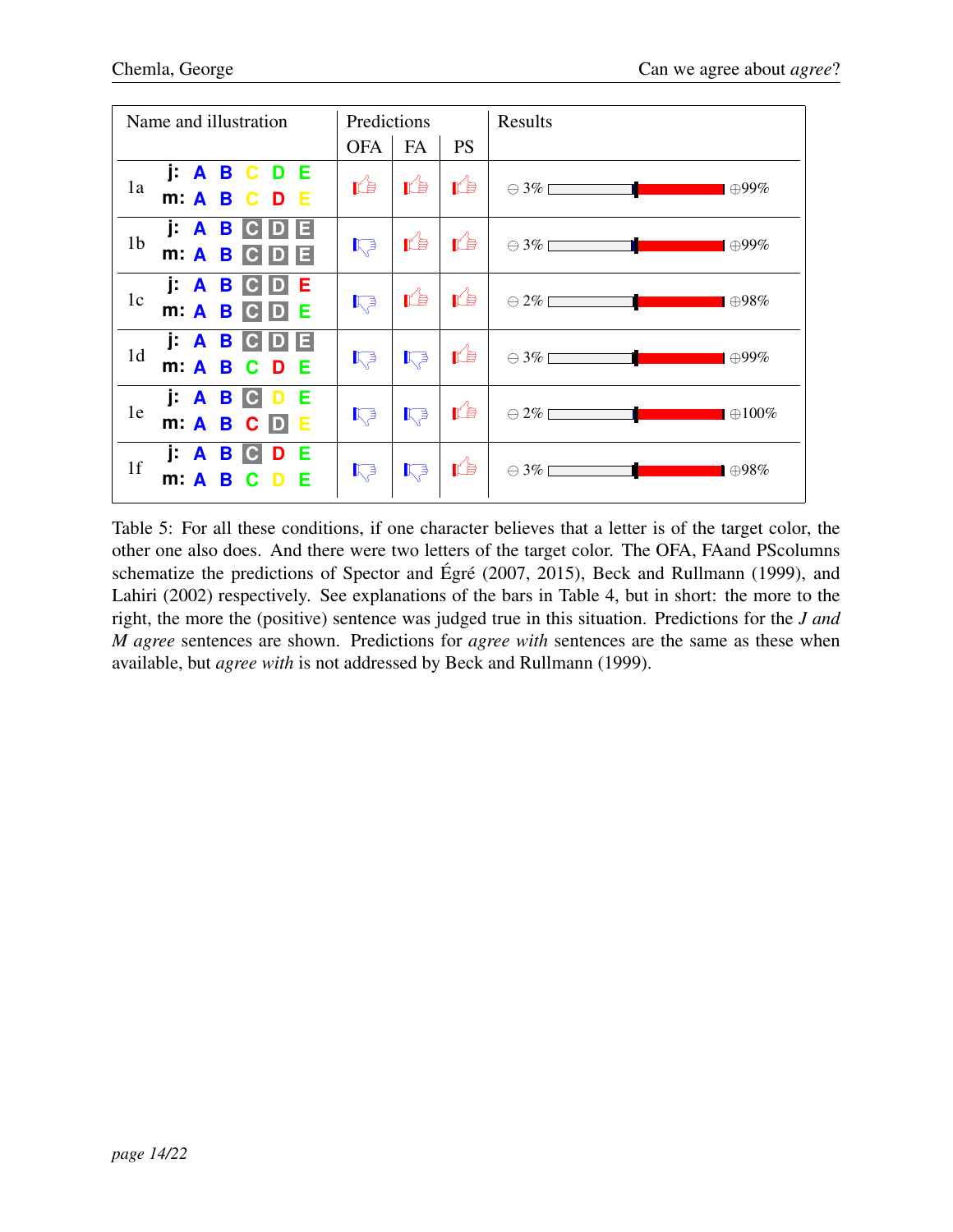| Name and illustration                            | Predictions    |                |                                                                                                   | Results                                  |
|--------------------------------------------------|----------------|----------------|---------------------------------------------------------------------------------------------------|------------------------------------------|
|                                                  | <b>OFA</b>     | FA             | <b>PS</b>                                                                                         |                                          |
| <b>j: A B C D E</b><br>m: <b>A B C D E</b><br>2a | $\mathbb{R}^3$ | $\mathbb{R}^3$ | $\mathbb{R}^3$                                                                                    | $\ominus$ 88% $\Box$<br>$\oplus 6\%$     |
| j: A B C D E<br>m: A B C D E<br>2 <sub>b</sub>   | $\mathbb{R}^3$ | $\mathbb{R}^3$ | $\overline{\mathbb{R}}$                                                                           | $\ominus$ 82% $\square$<br>$\oplus 12\%$ |
| <b>J A B C D E</b><br>2c<br>m: A B C D E         | $\mathbb{R}^3$ | $\mathbb{R}^3$ |                                                                                                   | $\ominus$ 83% $\Box$<br>$\oplus$ 13%     |
| J: A B C D E<br>m: A B C D E<br>2d               | $\nabla^3$     | $\sqrt{3}$     | $\begin{array}{cc} \text{F} & \text{F} \\ \text{F} & \text{F} \\ \text{F} & \text{F} \end{array}$ | $\ominus$ 91% $\Box$<br>$\oplus 6\%$     |

Table 6: For all these conditions, there is a letter that one character believes it is of the target color, while the other one believes it is of some other color or is uncertain about its color. See explanations of the bars in Table 4, but in short: the more to the right, the more the (positive) sentence was judged true in this situation. Predictions for the *J and M agree* sentences are shown. Predictions for *agree with* sentences are the same as these when available, except that in some cases Lahiri (2002) predicts variable truth value for the *agree with* cases, which is indicated with with the parenthetical ( $\left| \left( \frac{1}{2} \right) \right|$ ) below the main prediction.

| Name and illustration                                     | Predictions    |      |           | Results                              |
|-----------------------------------------------------------|----------------|------|-----------|--------------------------------------|
|                                                           | <b>OFA</b>     | FA   | <b>PS</b> |                                      |
| J A B C D E<br>3a<br>m: A B C D E                         | ré)            | ĽB   | ľB        | $\ominus$ 12% [<br>Н<br>$\oplus$ 71% |
| C D E <br>j: A B<br>3 <sub>b</sub><br>$m \cdot A$<br>BCDE | $\mathbb{R}^3$ | ľÊ   | ĽB        | $\ominus$ 25% [<br>Н<br>$\oplus$ 54% |
| H <br>E<br>BC<br>D<br>3c<br>$m: A$ BCDE                   | $\mathbb{R}^3$ | IL B | ĽB        | $\ominus$ 27% [<br>Н<br>$\oplus$ 47% |

Table 7: For all these conditions, there was no letter believed to be of the target color. See explanations of the bars in Table 4, but in short: the more to the right, the more the (positive) sentence was judged true in this situation. Predictions for the *J and M agree* sentences are shown. Predictions for *agree with* sentences are the same as these when available.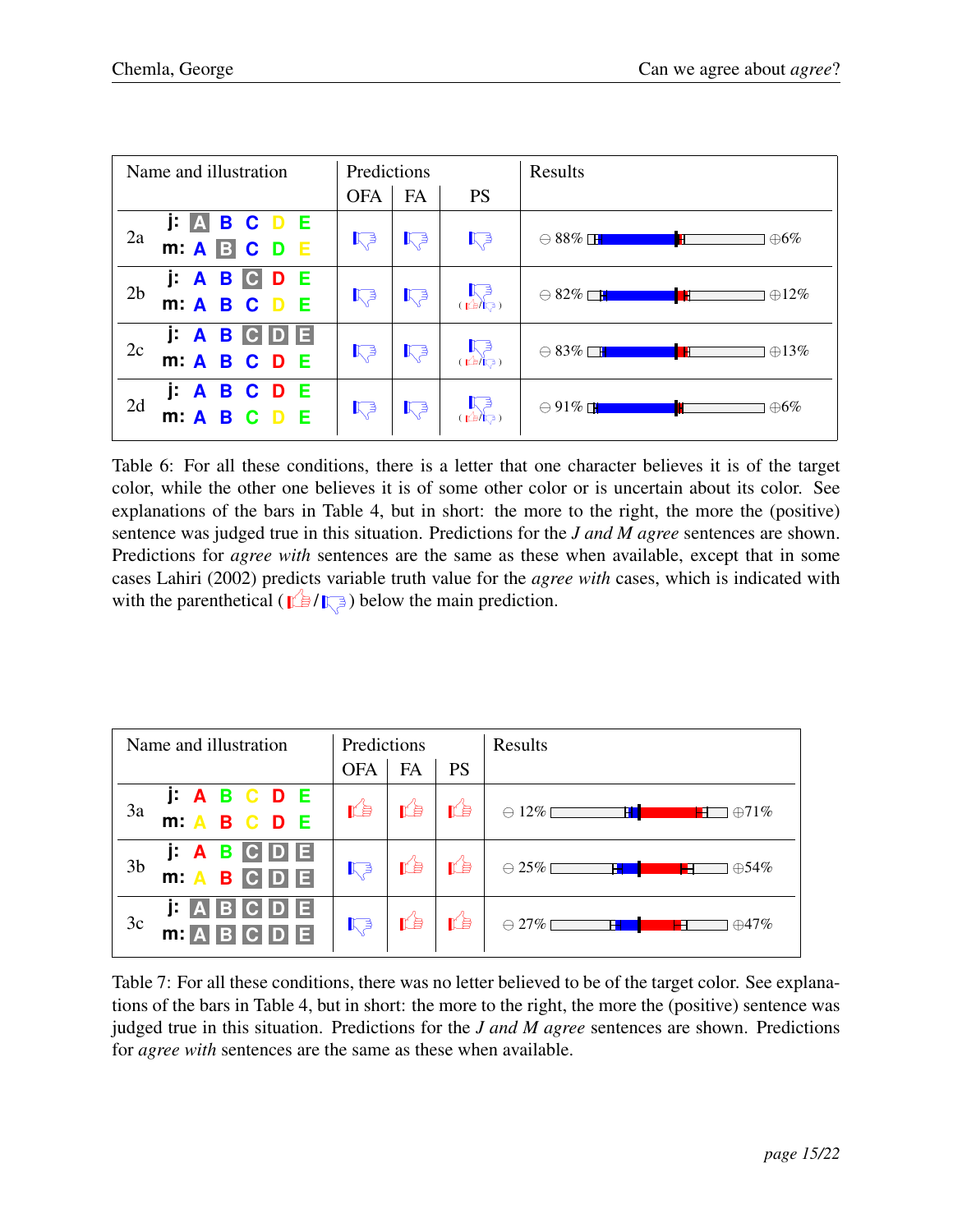#### 3.4 Clustering analyses

Facing this type of data on positive and negative sentences in different conditions, a traditional truth conditional investigation needs to differentiate the 'true', the 'false' and the presupposition failure situations. Based on the ratings we obtained for positive and negative sentences, we ran a blind clustering algorithm which categorized situations in three groups. We applied the *k*-mean algorithm (using the *kmeans* function from the R software) to sort the data in three groups. The algorithm was given as input for each condition and each participant the pair of their mean answers to the positive and to the negative versions of the target sentence in this condition. The algorithm then categorized conditions according to these pairs of ratings it received. Unsurprisingly at this point, the three groups of conditions described in Tables 5, 6 and 7 were extracted.<sup>6</sup>

We also ran the algorithm adding the control *opinion* conditions to the set of conditions to be categorized. The target conditions were distributed in the same way across the three sets. Interestingly, the Ctrl-1, Ctrl-2 'true' conditions were categorized in the first group, and the Ctrl-3 'false' condition were categorized in the second group. This new clustering thus provides (or confirms) labels for these sets: the first set contains conditions leading to 'true' answers, and the second set contains conditions leading to 'false' answers.7*,*8*,*<sup>9</sup>

- conditions in Table 5, Ctrl-1 and Ctrl-2 lead to the positive sentence being classified in group 1, and the negative sentence in group 2;
- conditions in Table 6 and Ctrl-3 lead to the reverse: positive in group 2, negative in group 1;
- conditions in Table 7: positive in **group 3**, negative in group 2.

Overall, the pattern is the same. The first group recovered by the algorithm corresponds to true sentence-situation pairs, the second group to false sentence-situation pairs, and the third group corresponds to judgments obtained for positive sentence in case of presupposition failure. So, positive sentences seem to be affected by presupposition failure more visibly in this paradigm and to give rise to a new category. Negative sentences just get judged as the false sentences (by means of local accommodation, it should be judged 'true').

9We did not have controls to label the third category as 'presupposition failure.' However, we may compare the current study to the investigation of Križ and Chemla (2015), which explores more systematically several ways to detect truth value gaps. It is applied to so-called 'homogeneity' of plural definite descriptions. In a pilot experiment, Križ and Chemla found a similar pattern of responses: true situations led to clearly true responses for the positive sentence and clearly not-true responses for the corresponding negative sentence, the reverse was true for false situations, and situations in which the homogeneity assumption was not met led to somewhat intermediate types of answers for both positive and negative sentences. This is not entirely sufficient for several reasons. First, this was done in a different setting with different participants. Second, homogeneity may not be presuppositional to begin with. But note that there may actually be different *kinds* of presupposition, leading to different reactions for presupposition failures anyway. In trying to think about presupposition controls to add, we thought about definite descriptions, factive verbs and other presupposition triggers, but quickly realized that they may not form a uniform class. What is crucial for the current

<sup>6</sup>Some algorithms exist to determine *a priori* how many groups should be formed. However, these algorithms rarely provide a clear answer (we ran four such algorithms and obtained: 2, 3, 4 and 8 as possible optimal number of clusters). These algorithms are best suited in situations where there is no *a priori* reason to choose a particular number of clusters. In our case, we had a priori reasons to look for three clusters: we wanted to sort the situations into true, false and presupposition failure.

 $7$ Labels 'true' and 'false' correspond to the positive versions of the sentence.

<sup>8</sup> If the algorithm is not given pairs of ratings but is applied to positive and negative sentences separately, then it delivers three groups as follows: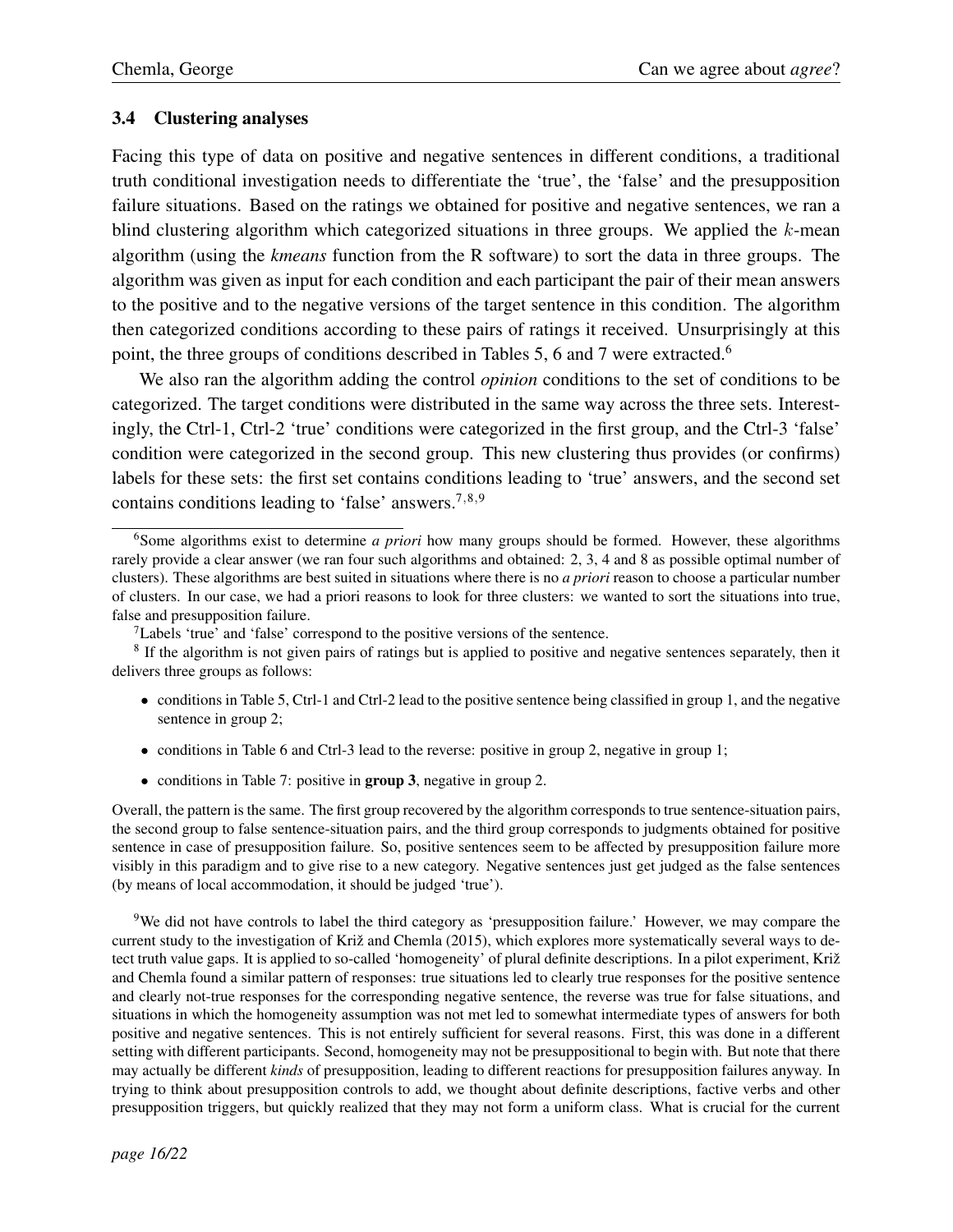# 4 Discussion

#### 4.1 A low level interpretation of the results

In experimental situations, one major concern is that results may not correspond to the semantic phenomenon that we are after (truth conditions), but may instead be a by-product of a specific strategy that could, e.g., help the participants carry out the task efficiently. Given our results, one particular strategy comes to mind. Imagine that upon encountering a sentence such as *John and Mary agree on which letters are blue*, our participants looked for blue letters in the display, and asked for each of them whether the other letter in the same column is also blue. If the answer is yes for all blue letters, they would classify the sentence as true, and otherwise they would classify it as untrue. Negative sentences would be treated in a similar fashion. If participants uniformly applied this procedure, it would yield our two sets of true and false conditions. One could even try to account for our 'presupposition failure' cases in terms of such a strategy: In these cases, the search may be made void by the fact that no blue letter is found, and, in the absence of a blue letter, participants would be puzzled and report noisy judgments, which might be misidentified as an indication of 'presupposition failure'.

To be clear, we think that it would be most convincing to confirm our data using a different methodology that was not subject to the same strategical approach, or to explore independent ways of rejecting this interpretation. For instance, one could reason about the possible distinctive consequences of this strategy on some other dimension, e.g., response times, and try to evaluate whether actual response time patterns raise or decrease the plausibility of this interpretation. We would welcome such further investigations. But at this point we leave them for future work and motivate this choice by providing (partial) counter-arguments based on the current set of results.

First, it should be highlighted that we have no positive evidence that this strategy is being employed. Second, the results obtained accord reasonably well with intuition. Third, recall that the simple version of the visual strategy described above would predict that the form of the sentence (e.g., the presence of a negation) should not make much of a difference in cases when there is no letter of the target color: no matter the sentence, the strategy should output some kind of noisy judgments aka presupposition/strategy failure. We found however that in these cases negative sentences gave rise to false judgments while positive sentences gave rise to a new category of judgments ('group 3' in footnote 8). Accounting for this contrast thus requires to complement the (mostly-)picture-based strategy with a sentence-based component, one that lines up the output of the visual inspection search with an actual evaluation of the sentence, and that latest component is presumably the sentence evaluation we are trying to tap. In sum, formulating a strategy that explains the current facts without appealing to genuine linguistic judgments about 'agree' may not be an impossible task, but it would require more work. Finally, and more concretely, strategies are likely to develop across the course of an experiment, and one may think that this is particularly so with an experiment like the current one which uses the same sentences repeatedly. We therefore

purposes then is that the third group behaves differently than clearly true and clearly false cases, making it a 'not-true and not-false' group, and therefore plausibly a presupposition failure group.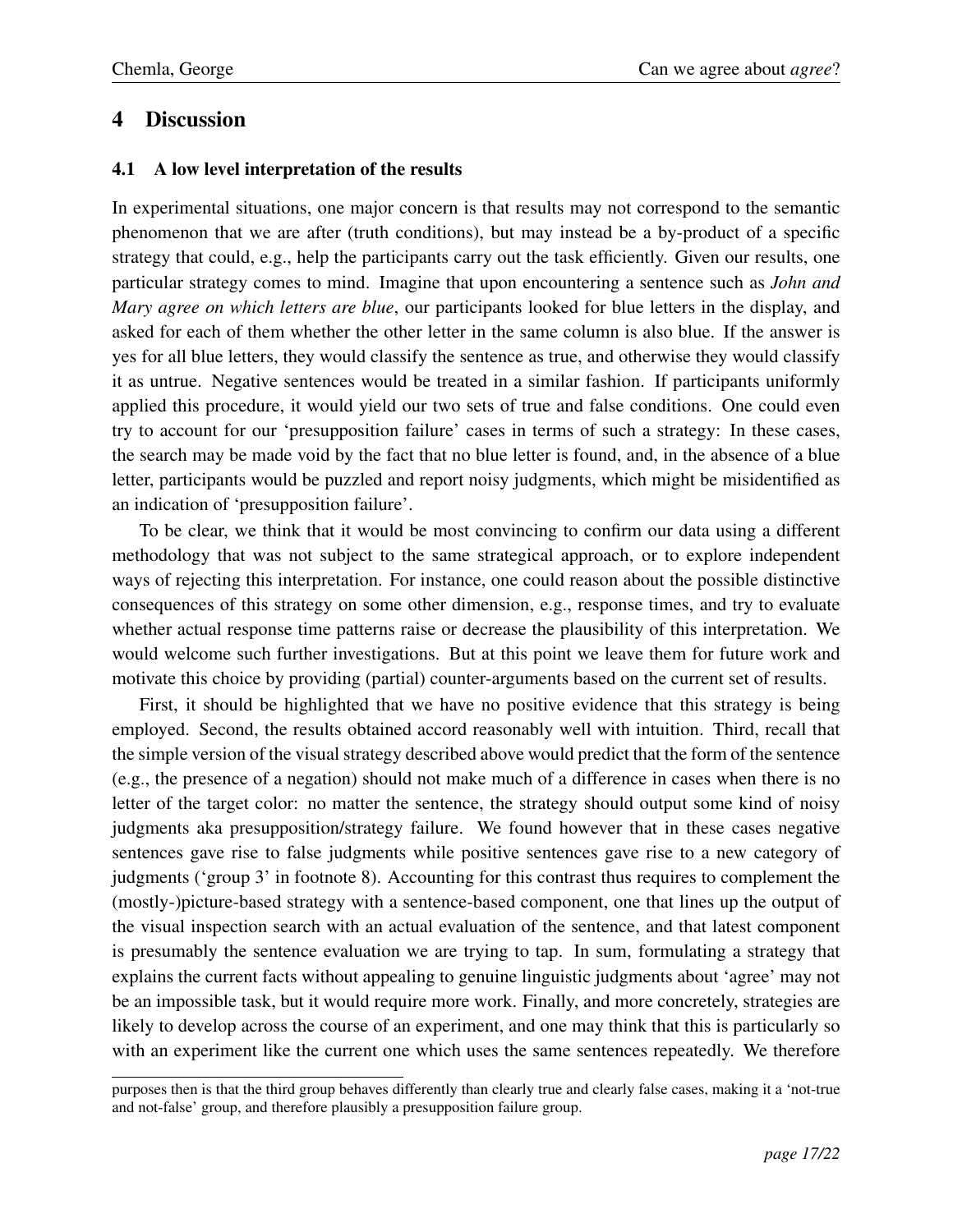checked that our results were not the result of a strategy (no matter its specific form) that developed late in the course of the experiment in two ways.<sup>10</sup> First, we computed the average rating in all conditions for positive and negative sentences based on the first 10 answers only. The Pearson correlation cœfficient between these values and the average across the whole experiment was 98%, thus suggesting that everything was in place after a couple of trials and before strategies could be developed. Second, we ran our clustering analyses on the results obtained for the first trials. We could not use the first 10 trials of each participant for this analysis because that would have left too many empty cells. Instead, we used the first *15* answers and put together participants in 10 groups of approximately 13 participants. Based on the first answers of these 10 'super-participants', we obtained exactly the same clustering of the conditions. Overall then, these additional analyses reveal that our results are obtained even if we focus our attention to the beginning of the experiment, when 'strategies' are less likely to have developed.

Overall, the existence of strategies is a worry we do not want to treat lightly. Our hope is that even if noise was introduced in our data through this mean, it should not prevent the questions we have tried to raise to reach their audience. We also hope that others could judge our empirical claims by themselves or complement them with other investigations. We will continue the discussion in the hope that the current counterarguments give sufficient credibility to the current results.

### 4.2 Consequences for theories of *agree wh*

Among OFA, FA, and PS, our results do not pick out a clear winner.

PS's predictions for *agree with* in particular, are not borne out. PS predicted that in conditions 2b, 2c, and 2d, one of two possible *agree with* sentences would be true, but all *agree with* sentences came out false in these conditions, just like the symmetrical agreement sentences did (see section 3.2). If we put aside *agree with* sentences, on the other hand, PS is a clear winner, with predictions that match the data in all cases that produced a clear true or false result. Likewise, a hypothetical competitor that used PS's semantics of symmetrical *agree wh* as a semantics for *agree with* as well would be a perfect match for all conditions (again, except the ones we have been analyzing as cases of presupposition failure). Call such a hypothetical theory a Positive Alignment (PA) theory.

Although PA unambiguously outperforms OFA and FA, it does not appear to make the right predictions for the conditions in Table 7, if we are right in analyzing these in terms of presupposition failure. However, this may reasonably be regarded as an independent issue: these conditions seem to run afoul of an unnoticed (or in any case unstated) presupposition, but such a presupposition could plausibly be built into most accounts that made PA-type predictions, and as discussed below, it may well be the result of a general effect that is not specific to *agree wh* at all.

<sup>&</sup>lt;sup>10</sup>Thanks to Michael Franke for suggesting analyses of early responses.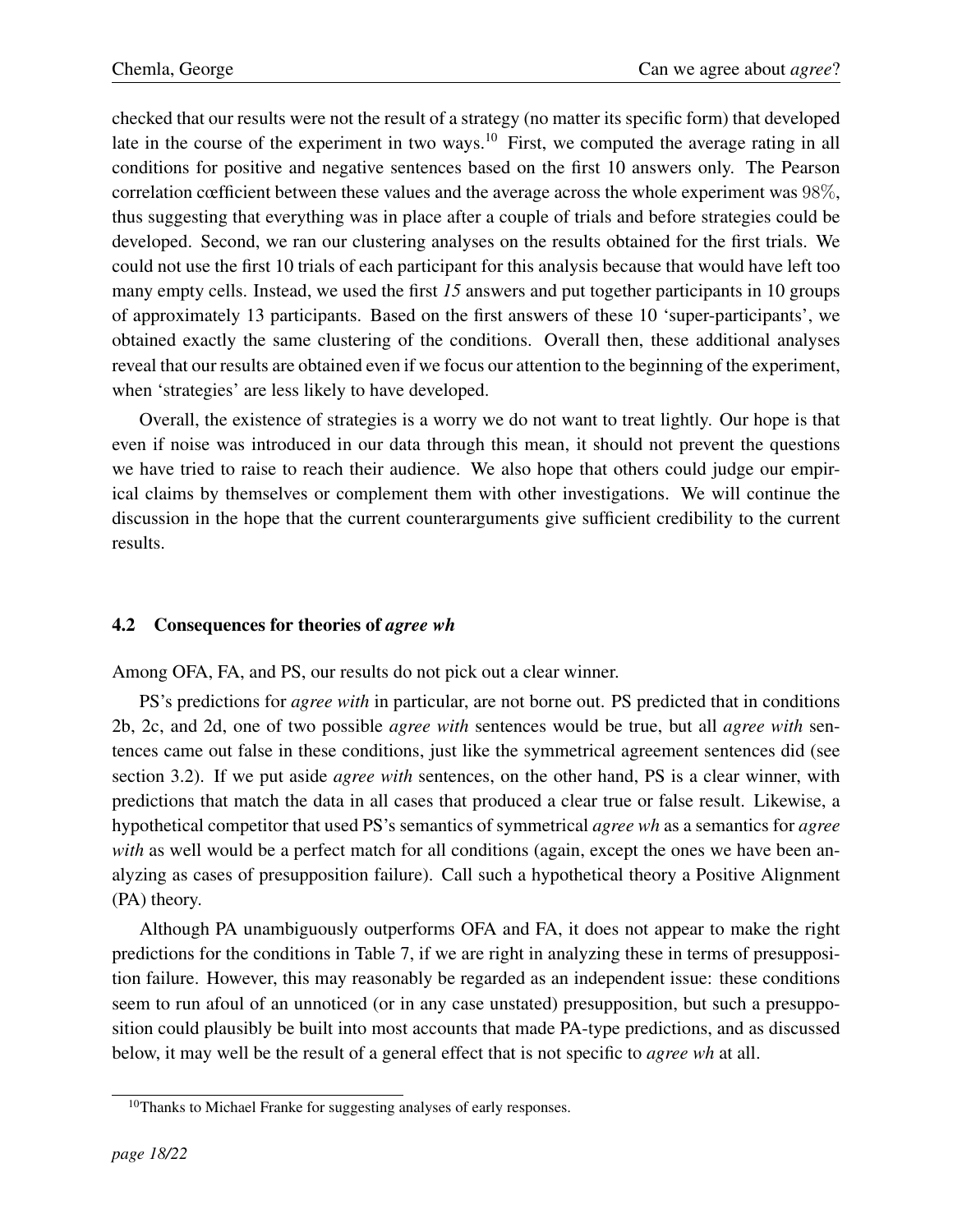#### 4.3 Consequences for *agree* and presupposition

The new analysis highlights the importance of presuppositions, as failure of a (possibly defeasible) presupposition is a natural explanation of the Table 7 results.

The results do not align with the presuppositions predicted by Spector and Égré  $(2007)$  (the only account to explicitly treat the presuppositions for this type of *agree wh* sentence): Spector and Egré derived presuppositions of complete opinionatedness, so their approach would have yielded presupposition failure for 1b, 1c, and 2a with all sentence types.

Instead, we seem to have what could be thought of as an existential import presupposition. Such a presupposition would not be surprising, as it seems closely connected with two more general kinds of proposed presuppositions. One natural way to analyze this presupposition would be as an example of the more general theme of existential import associated with universal quantification. It seems natural (and consistent with Lahiri's approach), to implement a PS/PA account with universal quantification over possible answers (considered, for these purposes, as propositions of the form  $\chi$  is blue, for some letter  $\chi$ ), giving the truth-conditions of an *agree wh* ascription by insisting that for every answer that either character believes, the other believes it as well. If as is alleged for many instances of universal quantification, the *every answer that either character believes* is understood as coming with a presupposition that the restrictor of the quantification is nonempty, then we will derive a presupposition that fails exactly in the cases given in Table 7.

Alternatively, a *wh* question is sometimes regarded as presupposing that at least something has the property in question. If this is right, then the question *Which letters are blue?* would presuppose the existence of blue letters. Now, what we find with *agree wh* embedding is not a presupposition that some of the letters actually *are* blue. but rather a presupposition that some of the letters are thought to be blue. Thus, it cannot be a matter of simply inheriting the nonemptiness presupposition from the question. But the predictions for *agree wh* would depend on one's exact semantics of questions, and on one's account of the results of embedding a presupposition-laden question, so it is not obvious that the existential presupposition of the question couldn't be implicated in the presupposition we have here. In any case, although we have no particular account of how to derive the presupposition in this way, the similarity between the presupposition we observe and the plausible existential presupposition for the question at least suggests another possible line of attack.

#### 4.4 Consequences for embedded questions and reducibility

If reducibility (at least in any standard version) held for *agree*, we would expect (1-a) to have the same truth value in situations 1f, 2b and 2d, $^{11}$  and similarly we would expect the same truth value in situations 1b, 1d and 2c.

If we assume, in addition to reducibility, that the exact number of positive and negative cases involved is unimportant, then we should expect the same results for 1c, 1e and 2a as well. In all

 $11$ This is because John and Mary agree to the same possible answer propositions in all three of these, including propositions about letters being blue and not being blue, and all Boolean combinations of such propositions.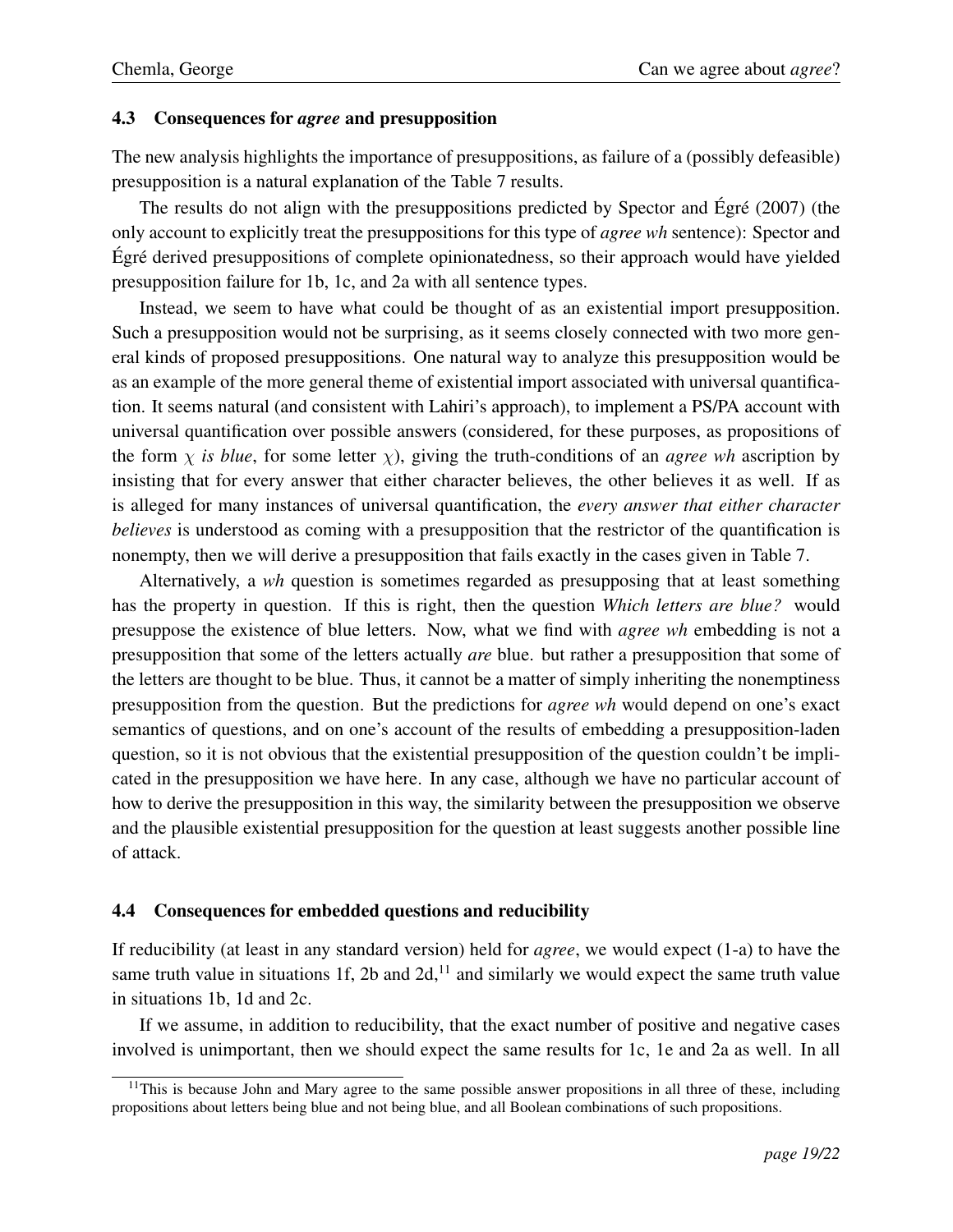these cases, we see that the prediction of reducibility is not born out: 1f is judged true while 2b and 2d are judged false, 1b and 1d are judged true while 2c is judged false, and finally 1c and 1e are judged true while 2a is judged false.

Let us work through the case of 1f and 2b explicitly (the other cases are analogous). These conditions are nearly identical. In both, there are two letters that both John and Marry believe to be blue, and two that they believe are not blue. They differ only in that, in 2b there is one letter about which one character is unopinionated, but which the other believes is blue, while in 1f, there is again a letter about which one has no opinion, but here the other believes that that letter is not blue.

(16) John and Mary agree on which letters are blue.

| a. (1f - judged true) |  |
|-----------------------|--|
| J: A B C D            |  |
| m: A B C              |  |

| $b.$ (2b - judged false) |  |            |     |  |
|--------------------------|--|------------|-----|--|
|                          |  | I: A B C D | - 6 |  |
|                          |  | m: A B C D | - E |  |
|                          |  |            |     |  |

That is, in both cases, the propositions about which letters are blue to which John and Mary stand in the *agree that* relation are exhausted by the following (and those propositions that follow from them):

 $(17)$  A is blue. B is blue. D is not blue. E is not blue.

That is, the *agree that* facts are identical for these two situations. In spite of this, the judgments for 1f fall into the TRUE cluster, while the judgments for 2b fall into the FALSE cluster. Thus, the *agree that* facts are not enough to determine the truth value of an *agree wh* attribution.

Thus, our data appear to provide a number of counterexamples to one straightforward notion of reducibility. But at this point, a cautionary note is in order — the notion of reducibility sketched above does not take presuppositions into account. For example it is true that in 1f and 2b the true *agree that* facts are the same, but it may be that some *agree that* attributions that are simply false in one suffer presupposition failure in the other. In particular, it is not implausible that in 2b, (18) is false, while in 1f it suffers presupposition failure.

(18) John and Mary agree that C is blue.

So we cannot rule out the possibility of a more involved notion of reducibility that take presupposition into account in some more involved way (indeed, Lahiri's account of *agree wh* does something like this), but the kind of reducibility that is commonly assumed will not do.

A second point is that the departure from reducibility required by our data may be a relatively modest one. George (2011), in rejecting reducibility for *know*, proposes the following weaker constraint: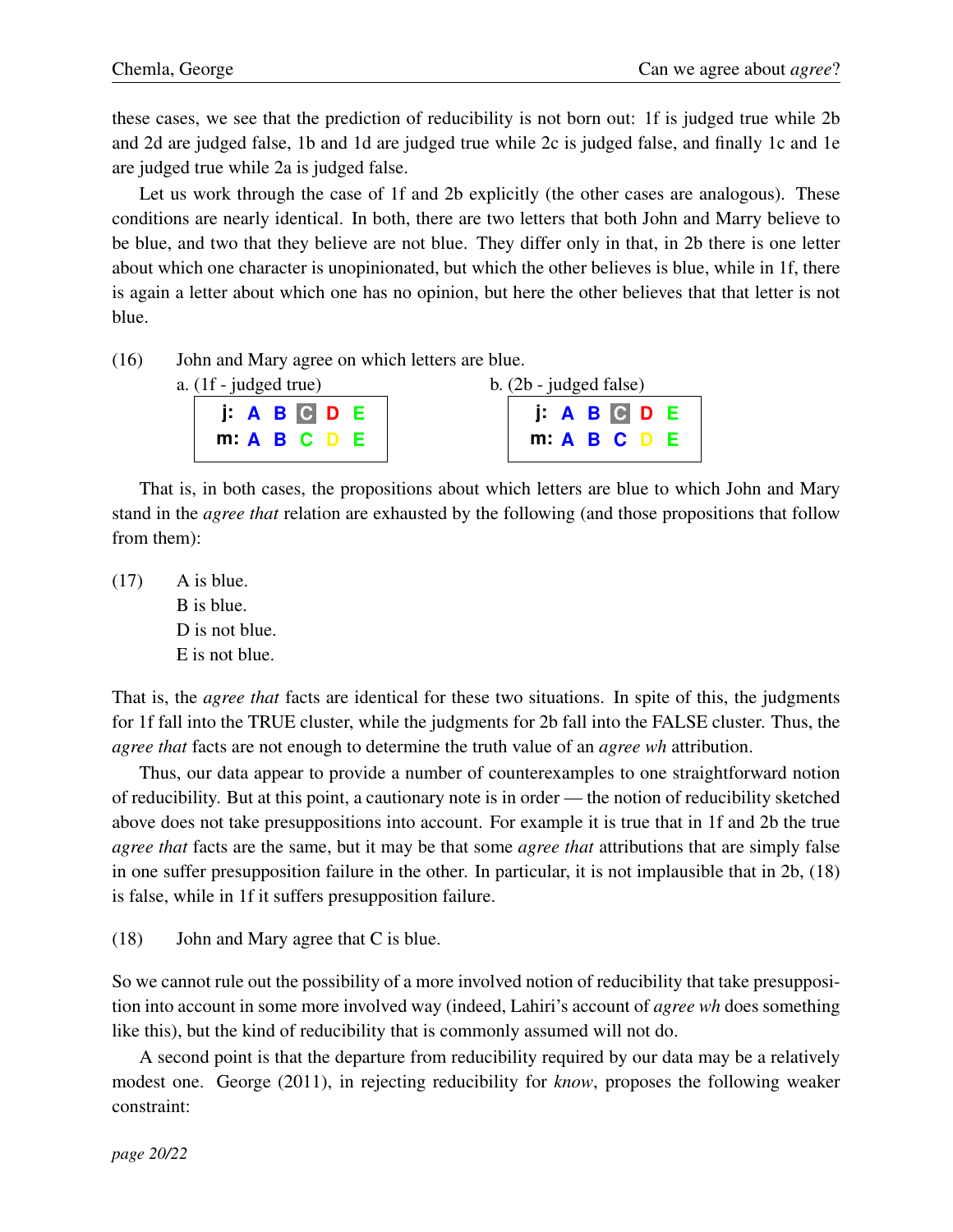(19) If *R* relates an individual *a* to a question  $\pi$ , then *R* relates *a* to at least one *p* such that *p* answers  $\pi$ .

This is, in essence, one direction of Higginbotham's biconditional, given in our initial discussion of reducibility. George's conjecture (19) is inconsistent with the predictions of PS and FA for situation 3c, since in that situation John and Mary do not agree to any standard kind of answer proposition (be it positive or negative, exhaustive or partial), but the PS and FA theories predict that the *agree wh* sentence should nevertheless be true. Our assessment has been that in this case there is presupposition failure - in fact, the observed presupposition failure denies truth to the the *agree wh* attribution in exactly those cases where PS and FA come into tension with George's conjecture. So, although the two uses of *agree* are not related by a simple reduction relation, they are not wholly unconnected, and obey general connecting principles like the one given in (19).

## 5 Conclusion

We set out to explore the truth-conditions of *agree wh* sentences, with a particular eye towards presupposition and (non-)reducibility. Our data generally favor a PS account along the lines advocated by Lahiri (2002), except in the area of certain asymmetries involving the *agree with* construction as compared with symmetrical agreement, where we find no evidence for any difference, and in particular find our results at odds with Lahiri's specific truth-conditional claims. Our data further suggest a previously undiscussed presupposition for *agree wh*, and also support the view that there is in fact a non-reducibility effect for *agree*. Along the way, we have seen a novel application of *k*-means clustering to the differentiation of presupposition failure from truth and falsehood (see Križ and Chemla 2015 for discussion about methods to detect truth value gaps).

There are a number of problems for future investigation. One obvious area for further work is the investigation of a wider variety of *agree wh* sentences using a wider variety of judgment tasks, in order to determine how robust and generally applicable our observations are. It would also be valuable to experimentally explore other non-reducible descriptions in the literature, such as the claims about *know* and *forget* in George (2011), the proposal for *know* in Spector (2005), and the account of *tell* in Heim (1994). Finally, the prospect of non-reducibility suggests that we need a more complex account of what is common to the meaning of the two *agree*s, and, more generally, what principle links the meanings of the two uses of a question-embedding propositional predicate like *agree* or *know*. The treatment of *agree* in Lahiri (2002) suggests one possible approach, and the approach to non-reducibility in George (2011) offers another attempt, but, as the space of non-reducibility phenomena is still under-explored, a really compelling general theory has yet to emerge.

# References

Beck, S. and H. Rullmann (1999). A flexible approach to exhaustivity in questions. *Natural Language Semantics 7*, 249–298.